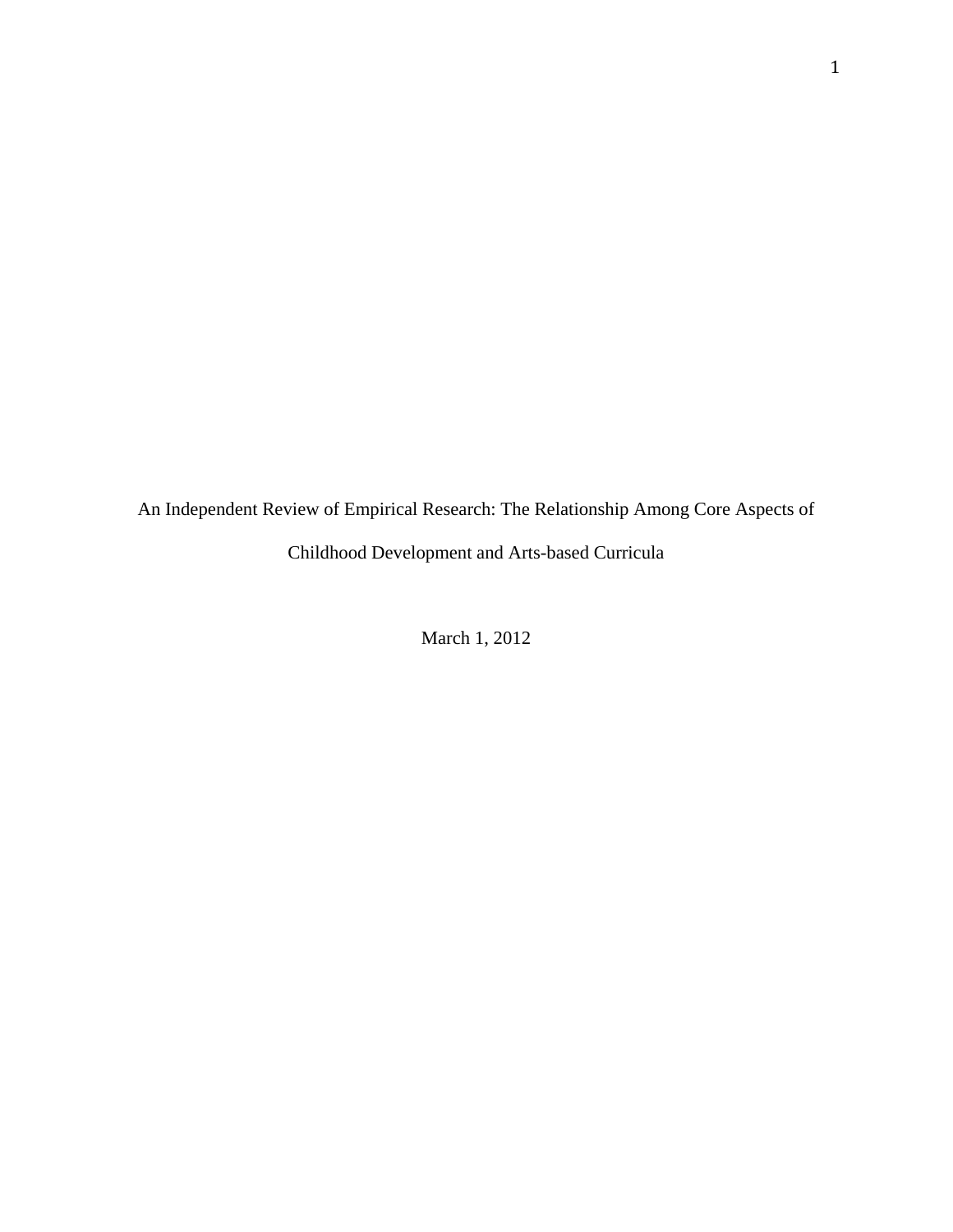# ABSTRACT

The purpose of the present investigation is to explore the theoretical underpinnings and scientific basis for Arts Alive!, a multi-modal arts program designed to enhance a variety of developmental skills in children and adults. The scope of the investigation is limited to exploring the relationships between the essential components of the Arts Alive! curriculum and the development of social, motor, language, cognitive, and affective regulation skills in young children. Findings support the Arts Alive! curriculum as a valid, research-based intervention for children at early childhood, pre-kindergarten, kindergarten, first grade and second grade levels.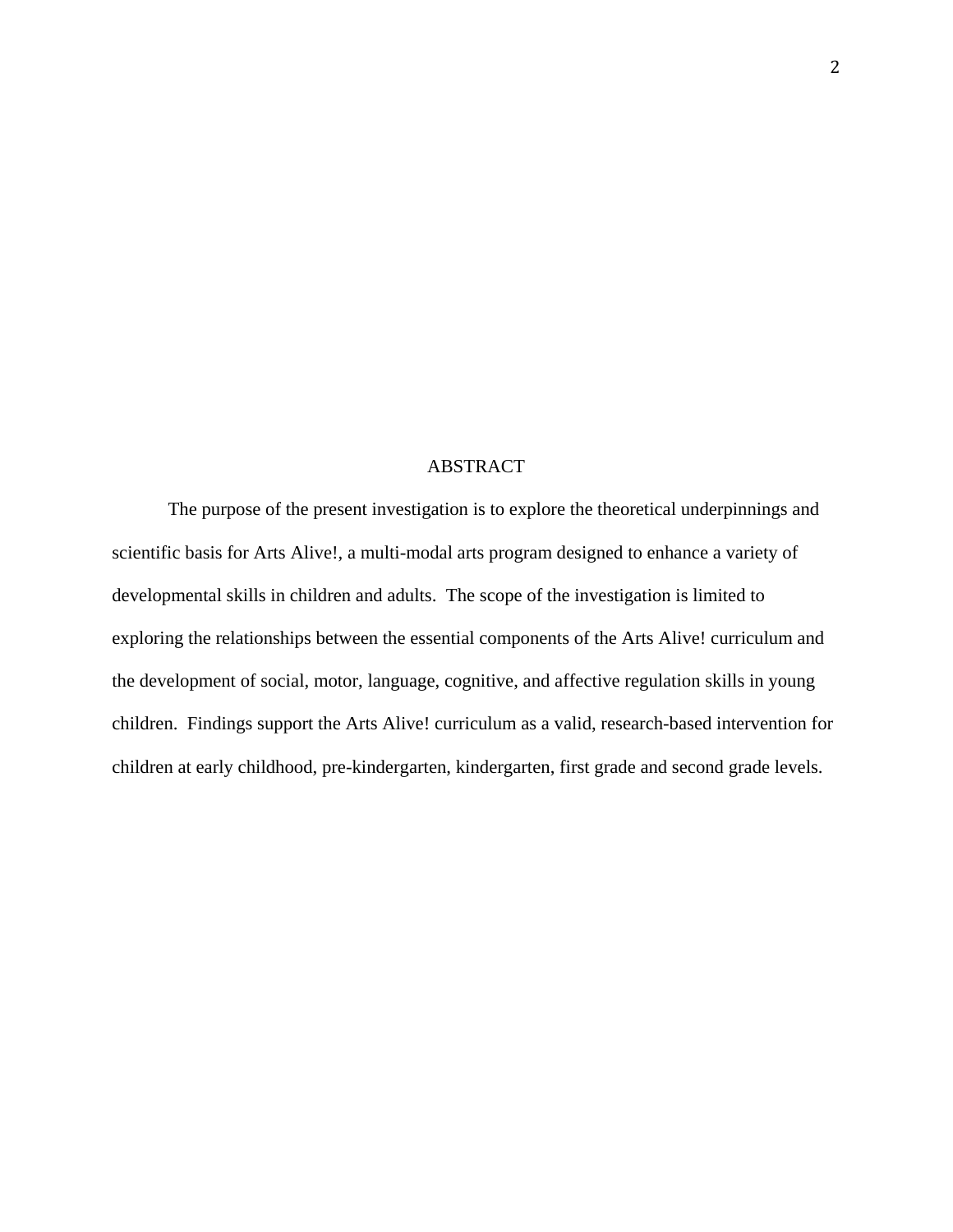# An Independent Review of Empirical Research: The Relationship Among Core Aspects of Childhood Development and Arts-based Curricula

# *DANCE/CREATIVE MOVEMENT AND DEVELOPMENT*

 Dance educators have long supported that dance and creative movement are beneficial to the development of children of all ages. Hanna (1988), Joyce (1994), Karff (1969) and Stinson (1998) believe that dance fosters a healthy development in a wide variety of domains, including self-image, self-body awareness, and self-esteem. Gilbert (1992) believes that dance and creative movement help children cope with emotional and cognitive challenges while Stinson (1998) believes that dance and creative movement yield a higher ability for children to concentrate and focus. Both Gilbert (1992) and Stinson (1998) conclude that tolerance and respect for diverse others are further benefits that children develop out of dance and creative movement education.

When it comes to the emotional benefits of dance and creative movement, Fleming (1976) and Karff (1969) suggest these help children in their emotional expression and emotional understanding while Karff (1969) further believes that dance is an outlet for tension relief and emotional release. Stinson (1998) believes that dance and creative movement help children with their self-control while Bloch (1977) and Fleming (1976) state that dance and creative movement help children with their problem solving, decision making, taking responsibility, and making adjustments.

Research by Lobo & Winsler (2006) examined the effects of an eight-week instructional program in creative dance/movement on the social competence of low-income preschool children. It is possibly the "first of its kind to use a scientifically rigorous research design to test the efficacy of an early childhood creative dance/movement curriculum" (Lobo & Winsler, 2006,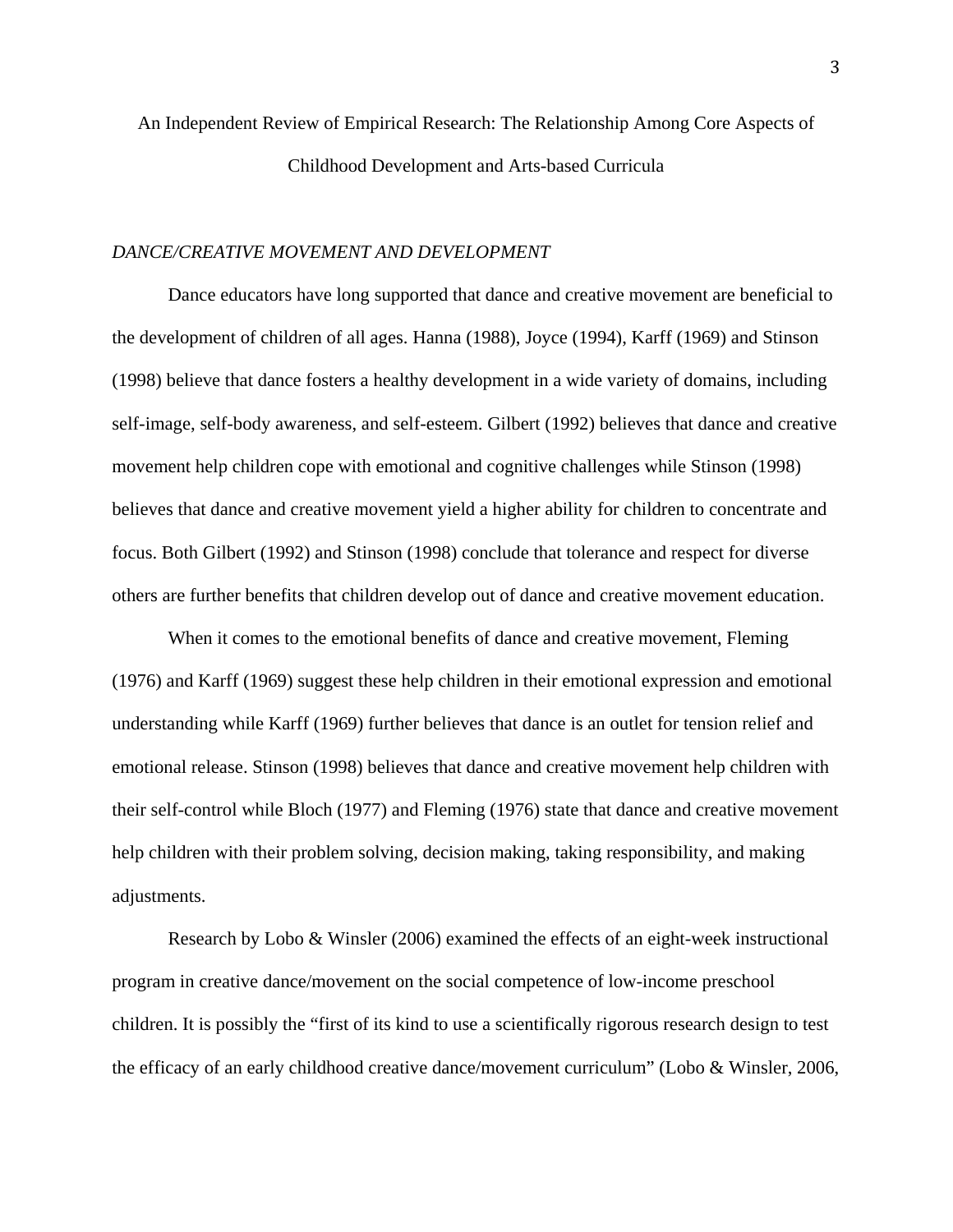p. 505). Participants included forty preschool children from a large Head Start program. They were randomly assigned to either an experimental dance program or an attention control group. Teachers and parents were blind to the children's group membership and rated children's social competence both before and after the program using English and Spanish versions of the Social Competence Behavior Evaluation: Preschool Edition. The results showed significant greater positive gains over time in the children's social competence and both internalizing and externalizing behavior problems for the experimental group compared with the control group. These findings suggest that a curriculum including dance and creative movement would have positive effects on enhancing social competence and improving behavior in preschool children.

There has also been research on the positive effects of dance programs in improving a variety of developmental outcomes for special-needs children. Research by Jay (1991) was conducted to determine whether a dance program for preschool handicapped children could influence their creativity. The study was conducted in two schools in Illinois and the participants were 17 handicapped preschool children with speech/language issues, behavior disorders, and mental retardation. The children in the experimental group participated in a 12-week dance program, which was based on sensory experiences. At the beginning and end of the study, the Torrance Test of Thinking Creatively in Action and Movement (TCAM) was administered to each child, consisting of three subscales measuring fluency, imagination, and originality. The results indicated the experimental group improved on fluency, imagination and originality greater than the comparison group did. However, only imagination was significantly changed by the dance program, while fluency and originality were not. These findings suggest that a creative dance program can positively affect creativity among a diverse group of preschool children with special needs.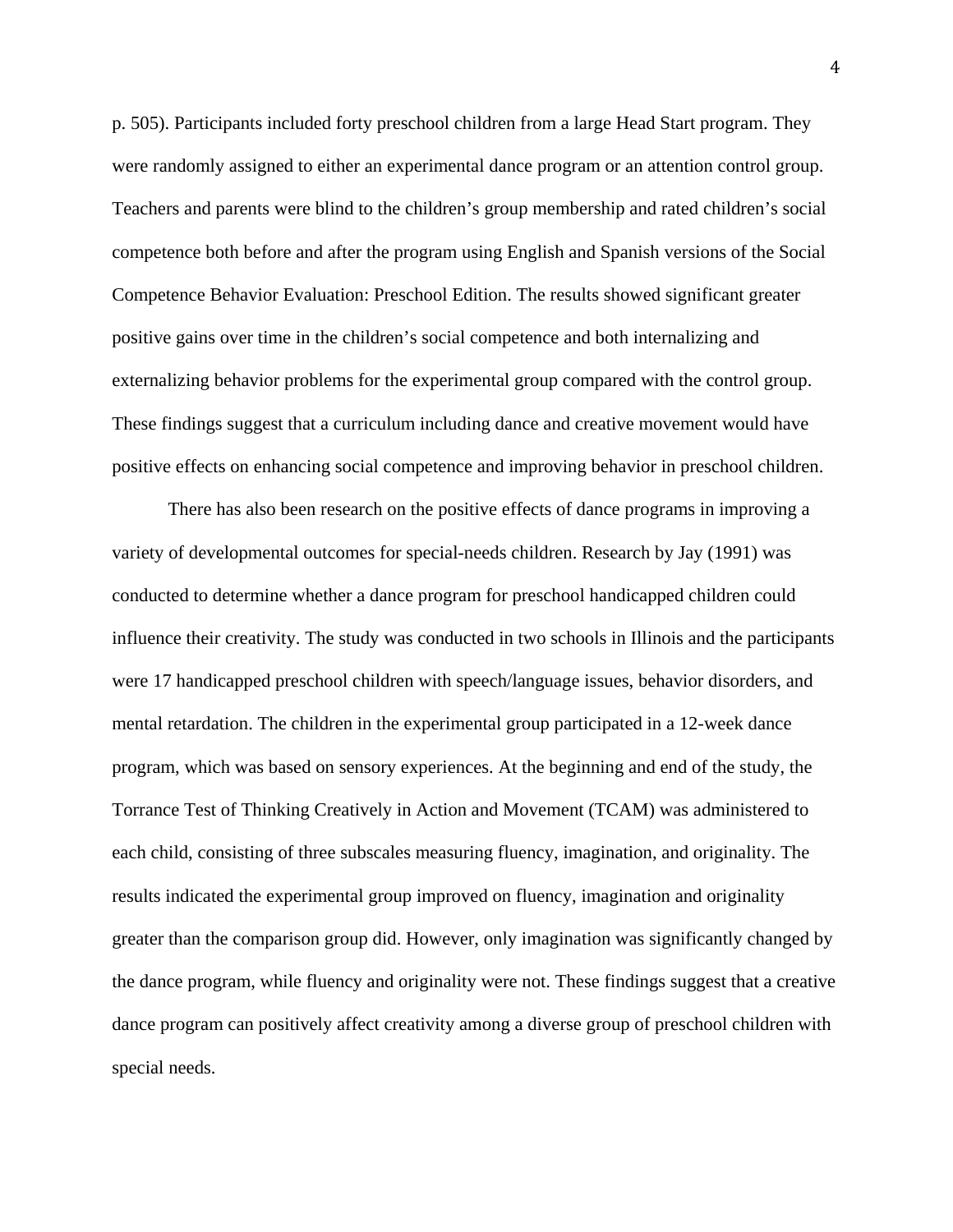In conclusion, research recognizes dance and creative movement as beneficial to the development of preschool children. The proposed positive effects include enhanced positive selfimage and self-esteem, increased ability to cope with emotional and cognitive challenges, improvement on concentration and focus, and increased tolerance and respect for diverse others. Further benefits include increased emotional expression, emotional understanding, self-control, problem-solving, decision making, social competence, and creativity. Dance and creative movement also have been suggested as a tension relief and emotional release and as a means to improve behavior in preschool children. Therefore, including dance and creative movement in a child's education could enhance their development in many ways.

## *DRAMA AND DEVELOPMENT*

 Dramatic play in the educational setting is often used to enhance gains in cognitive development. This may be because children learn through experience. Therefore, researchers are beginning to use play as a measure of cognition in their research. For example, Pellegrini (1980) sampled kindergarten children in a rural public school where children were given a standardized achievement test and then observed during their free play periods. It was found that dramatic play was the "best predictor of achievement" (Pellegrini, 1980, p. 535) in the standardized tests. It is also suggested that dramatic play may encourage literacy development when the drama is placed in a literate play setting that includes reading and writing materials (Christie, 1990; Fields & Hillstead, 1990). Dramatic play offers the young child an opportunity to use symbolic representation, which is the ability to use one thing to represent another. Thus, language acquisition in which letters and words represent ideas is learned through dramatic play (Fields & Hillstead, 1990). Therefore, dramatic play may promote various forms of cognitive learning.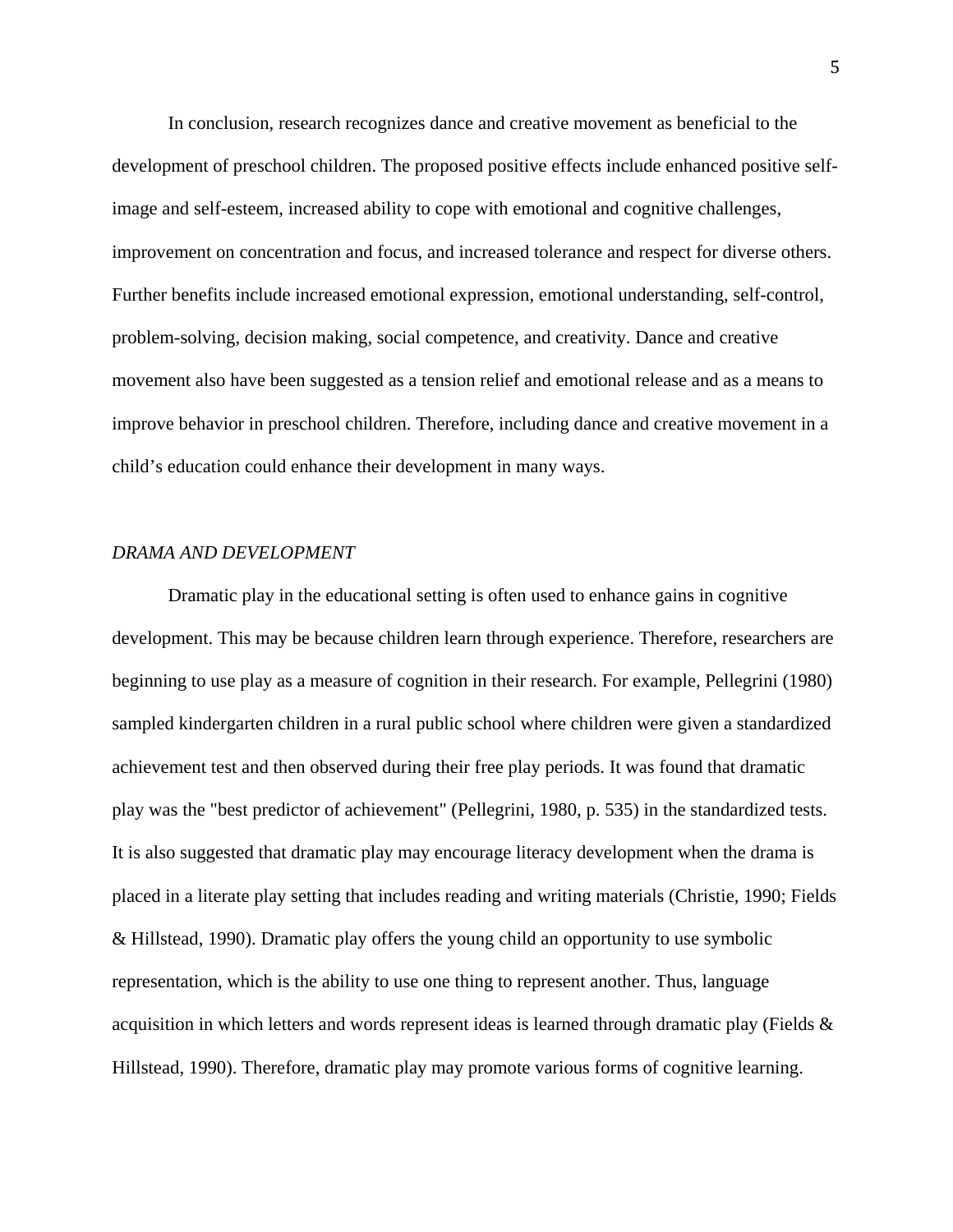As in the area of dramatic play, creative drama's positive influence on the development of cognitive skills has been the subject of many studies. Research in, "language arts has confirmed that reading, writing, and verbal skills are enhanced when developed in concert with drama work" (Furman, 2000, p. 174). In a study of second-grade students that compared the use of interpretive drama and workbooks in conjunction with beginning readers, the results suggested that the drama was more effective than workbooks in developing the comprehension skills of "recognition and recall of details, sequencing of events, and generalizing the main idea" (Henderson & Shanker, 1978, p. 243). McKean & Sudol (2002) sought to understand if and in what ways the use of drama might improve  $5<sup>th</sup>$  grade students' writing. Their study provides empirical evidence that drama as a strategy of instruction embedded within a writing language arts unit helps students improve their writing. The students in the drama group scored higher in their writing organization, word choice, and ability to implement voice into their writing. Samuels (2002) examined how  $4<sup>th</sup>$  grade students at an elementary school in the southeastern United States used reading comprehension strategies, such as building and activating schema, questioning, and determining importance, when creative drama and literacy were integrated. The results indicated that drama is beneficial in helping struggling readers use comprehension strategies and that strategies may be used to build and activate schema by consciously or unconsciously making connections to text.

According to Pinciotti (1993), children's ability to represent and relate their worlds to the reality of another is crucial in the development of thought and language. She states, "early dramatic learning begins with imitation and expands as the child is able to transform reality and make the physical and mental connections between imagination and action" (Pinciotti, 1993, p. 25). As dramatic qualities emerge and personal knowledge of the world increases, new cognitive,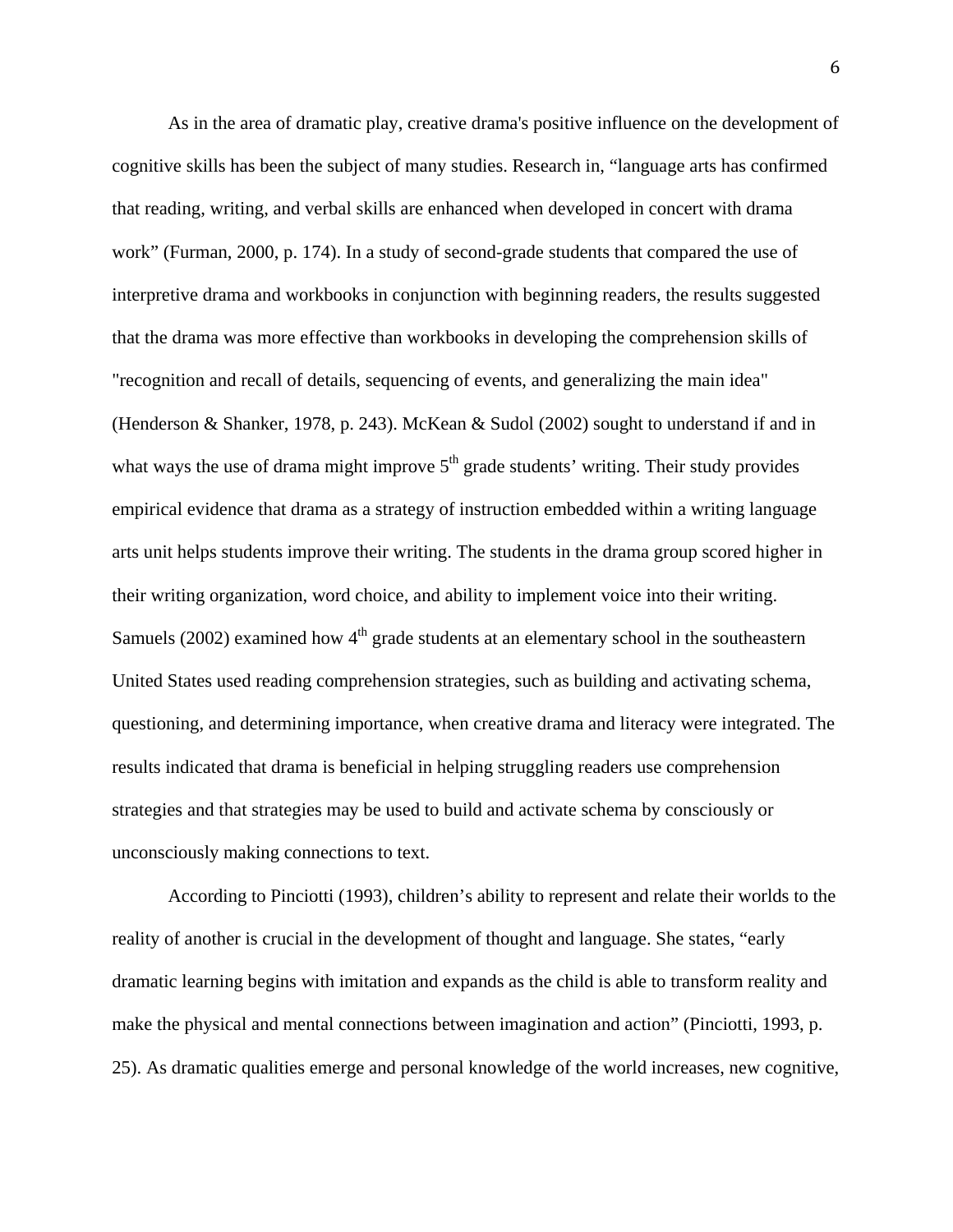social, and affective abilities develop. Therefore, not only cognitive skills are learned through dramatic play and creative drama. Wagner (1988), in a qualitative review of several studies, emphasized the positive effect classroom drama has shown on such affective variables as selfconcept, self-confidence, and self-actualization. Conard & Asher (2000) ran a meta-analysis and found that imagination, independent thinking, cooperation, social awareness, release of emotions, and better speech habits are affected by creative drama. A meta-analysis run by Kardash and Wright (1986) reported a strong positive relationship between drama and a variety of cognitive outcomes, including moral reasoning, self-esteem, oral language development, reading, and various drama skills. A meta-analysis run by Podlozny (2001) found that, "the largest effect size was found for studies assessing the effect of drama on written measures of story understanding" (p. 103). There were large effect sizes for studies assessing the effect of drama on writing, story understanding as measured orally, and reading readiness as well. Classroom drama was shown to improve reading achievement and oral language and even though the effect size was not significant, classroom drama also seemed to have an effect on vocabulary (Podlozny, 2001).

The research examined here establishes drama as a tool to progress the development of young children. The effects of drama include literacy development, language acquisition, reading, writing, and verbal skills. Through drama they can also develop self-concept, selfconfidence, self-actualization, independent thinking, cooperation, social awareness, and moral reasoning. For these wide-range of benefits, it can be suggested that drama should play a role in education.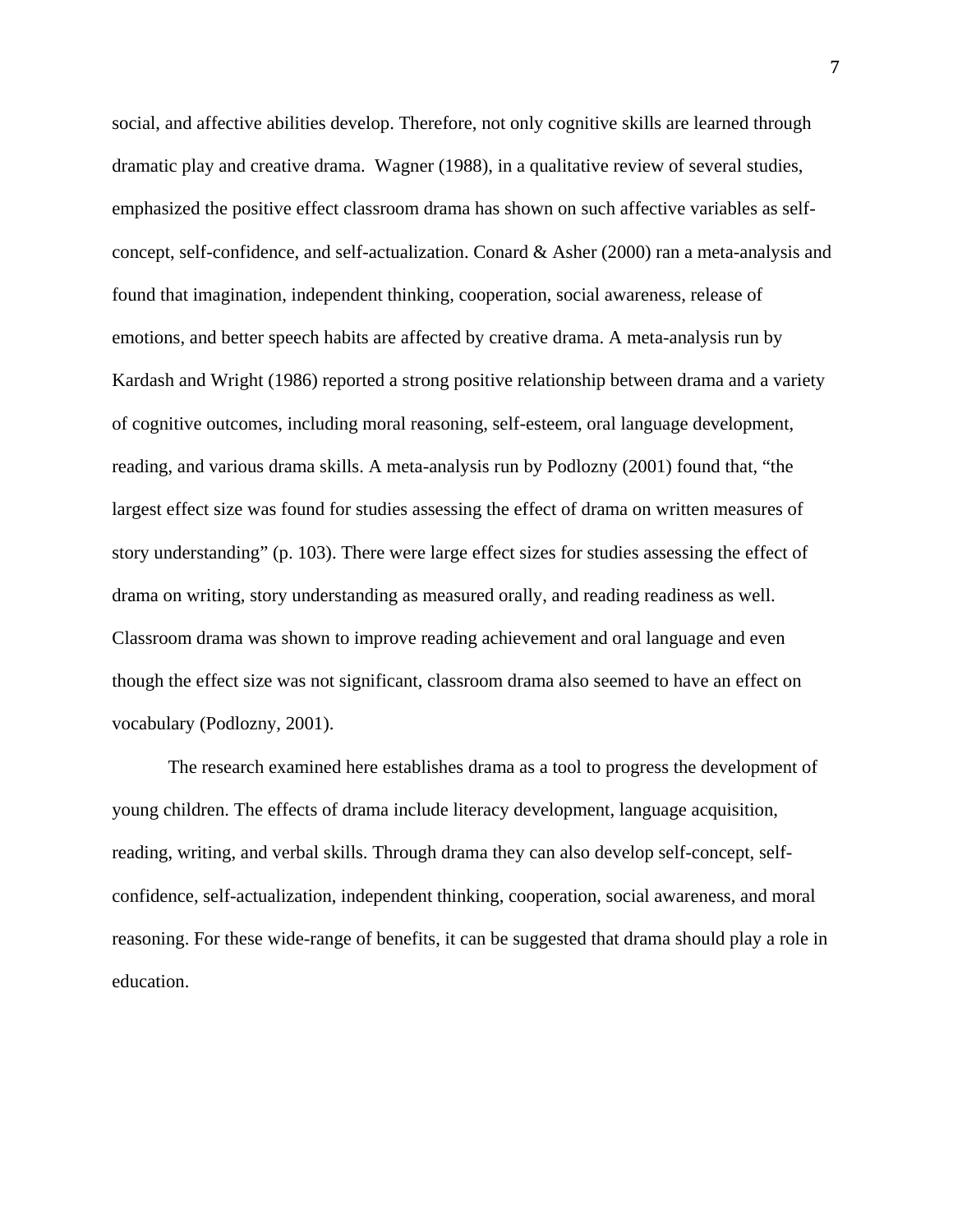# *MUSIC AND DEVELOPMENT*

There has been much debate over the role of music in the development of children. While some believe that children benefit in their development through musical instruction, others believe that integrating music into educational lessons will have a valuable effect as well. Many studies have shown that providing high-quality care and education in the early childhood environment can positively affect child development (Shore, 2010). According to McIntire (2007), adding rhythm, music, and movement to a learning experience sends messages to the brain through various pathways and creates a richer learning experience. Learning musical skills can be linked to learning literacy skills such as decoding skills, listening skills, rhythm skills, communication skills, creating skills, thinking skills, vocabulary development, expressive skills, and large- and small-motor development (McIntire, 2007). As claimed by Salmon (2010), "teachers should be serious about integrating music into their language curricula because of its potential to activate children's prior knowledge and promote thinking" (p. 943). She states that through early exposure to music and its connections with language and literacy, teachers can scaffold children's listening, oral and written language. She concludes that music is connected with social and cognitive development, it is inherent in people's schema development, it has the potential to activate children's prior knowledge, it generates imagery (visualization), and it is an important element for language development and comprehension. Teachers should create environments that invite children to communicate through the use of music because it is a deeprooted motivator that helps children establish connections with their world, which in turn enhances their desire to communicate what they have in their minds (Salmon, 2010).

Preliminary results of Schlaug, Norton, Overy, & Winner's (2005) longitudinal study in five- to seven-year-old children suggest that cognitive and brain effects from instrumental music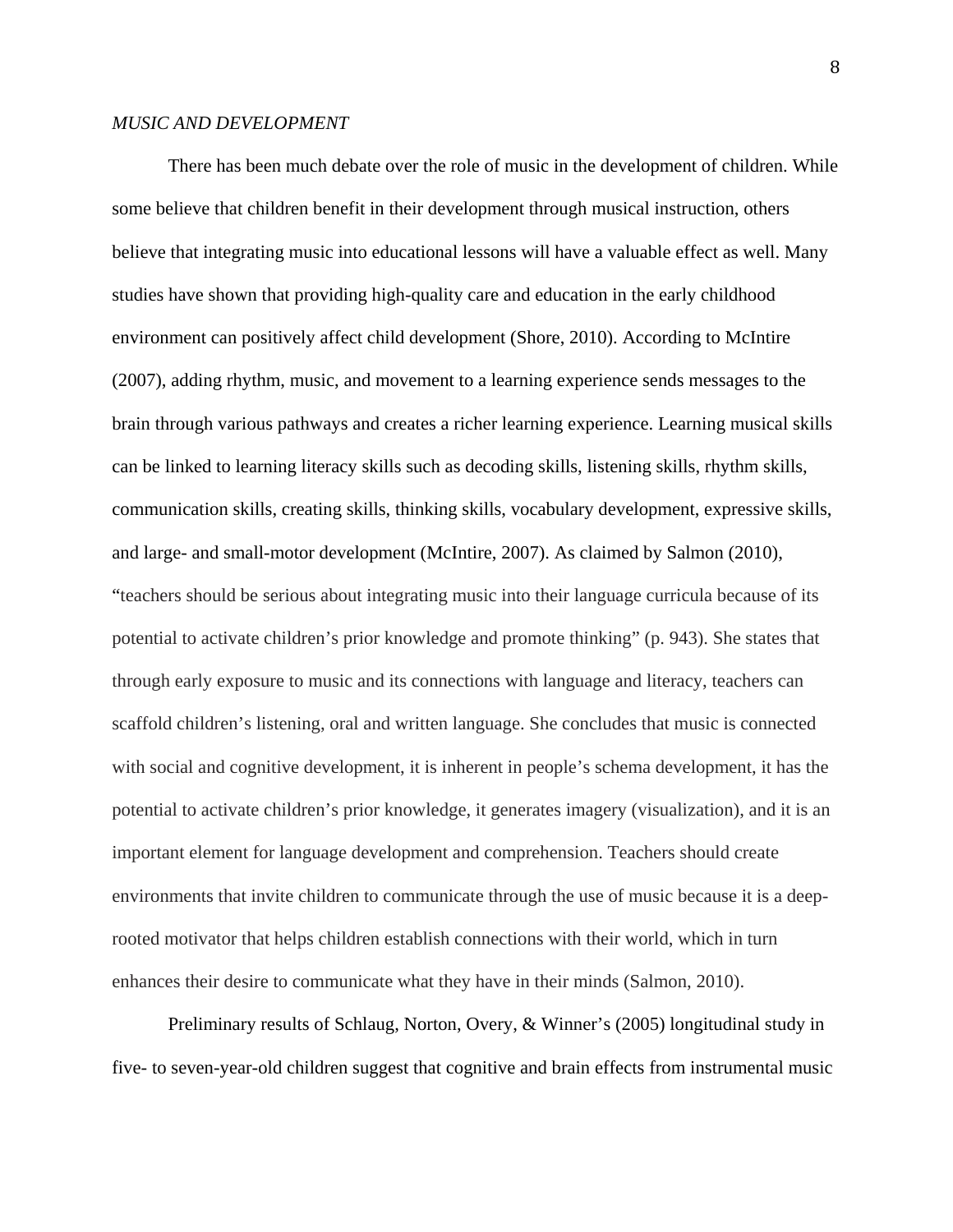training can be found in domains such as fine motor and melodic discrimination that are closely related to the instrumental music training. They found significantly greater change in scores for the instrumental group compared to the control group in behavioral tests directly linked to instrumental music training such as fine motor skills and auditory discrimination skills, as measured by Gordon's PMMA (1986). Data from their cross-sectional study of nine- to elevenyear old children with an average of four years of musical training suggest that, "the predicted effects become stronger, and that transfer effects begin to emerge in addition to those strong effects in closely related motor and auditory domains" (Schlaug et al., 2005, p. 228). This suggests that continuation of musical instruction beyond preschool promotes development as well.

Gromko & Poorman (1998) conducted a study where preschool children from a private Montessori school in a Midwestern city were given musical sessions which were designed to involve the children's motor systems in response to musical sound, to draw their attention to pitch and rhythmic aspects of songs, and to increase their memory for musical sound. All children were pre-tested on the WPPSI-R spatial-temporal tasks in September 1996 and posttested in May 1997. For the 3-year-olds in their study, an intellectually stimulating environment resulted in a gain in the ability to perform spatial-temporal tasks. Therefore, it was found that music training can have a positive effect on the development of spatial intelligence in preschool children. Specifically, "that early music training with an emphasis on sensory motor activity, visual and aural perception of space and sound, and the improvement of memory for space and sound nurtures a young child's intrinsic love of learning, helps them move expressively and perceptively within their environments, and sustains and encourages their intellectual growth up to the point that they enter school" (Gromko & Poorman, 1998, p. 178). Another study involving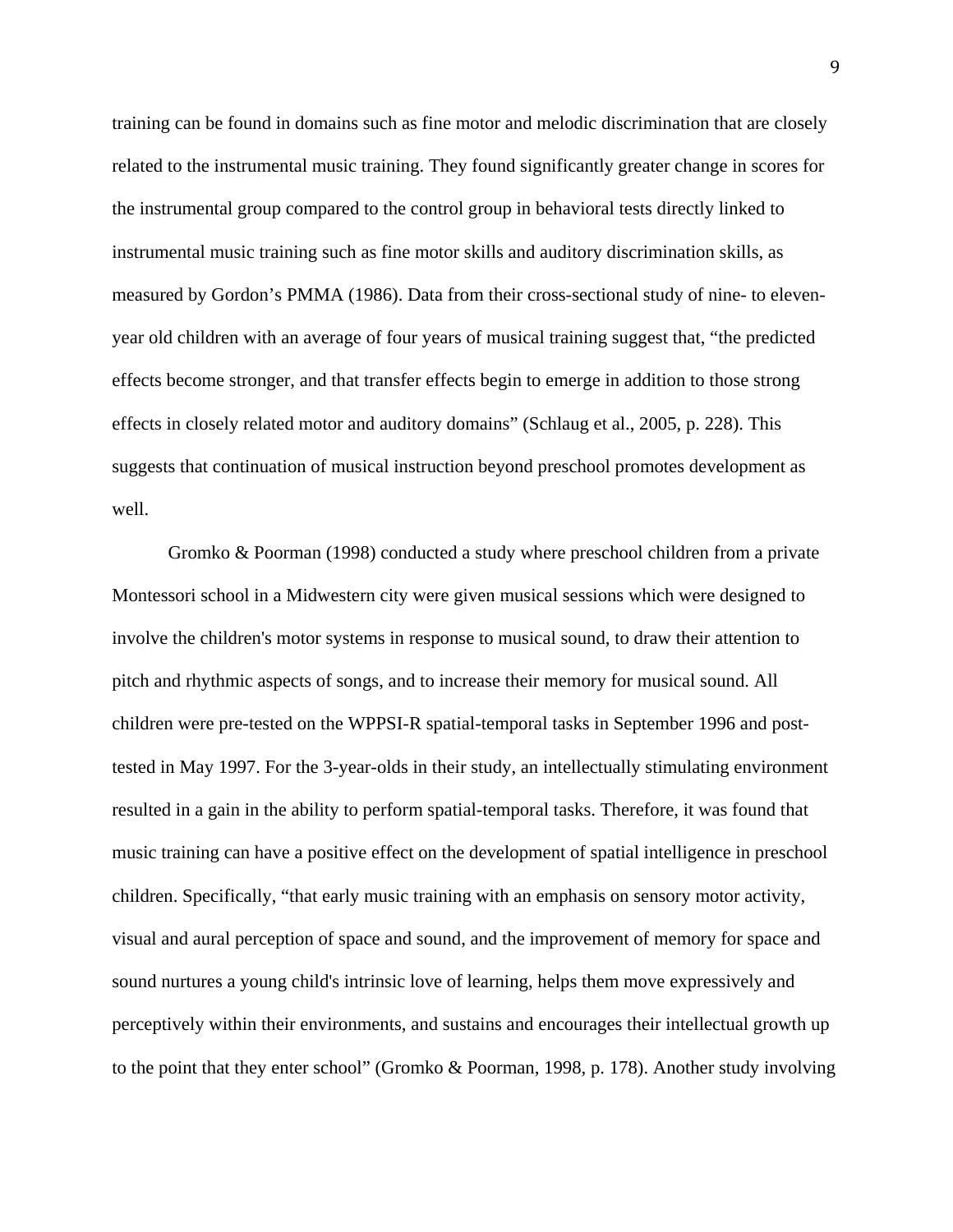music training with young children for 8-months found that piano-lessons showed a 34% increase in spatial-temporal reasoning and the improvement was still evident after 24 hours (Rauscher, Shaw, Levine, Wright, Dennis, & Newcomb, 1997). The lessons engaged many different areas of the brain and utilized prior knowledge and built on this with new knowledge.

In a recent study (Neville et al., 2008), 88 children from Head Start preschools were randomly assigned to four possible groups: one large group with a regular Head Start instructor, a small group focusing on music activities and training, a small group in which children had regular Head Start instruction, and a small group in which the children received special training in focusing their attention to become more aware of details in general. The children were tested before and after and in both the small groups of music students and attention focusing students, there were strong and significant improvements in IQ, numeracy, and spatial cognition. This is an indication that musical activities can result in cognitive improvement. Another study showed that after 7 months, students in a music training group performed the same or better in reading but were significantly "ahead of their peers in math, even though they had started out slightly behind" (Gardiner, Fox, Knowles, & Jeffrey, 1996).

Based on this prior research, it is evident that music has a positive effect on the development of children in areas such learning literacy skills, communication skills, fine motor and melodic discrimination, spatial-temporal reasoning and abilities, improvements in IQ, numeracy, and spatial cognition, and in math skills. It may be further argued, thus, that integrating music into the educational setting creates a richer learning experience for not just preschool children but all children.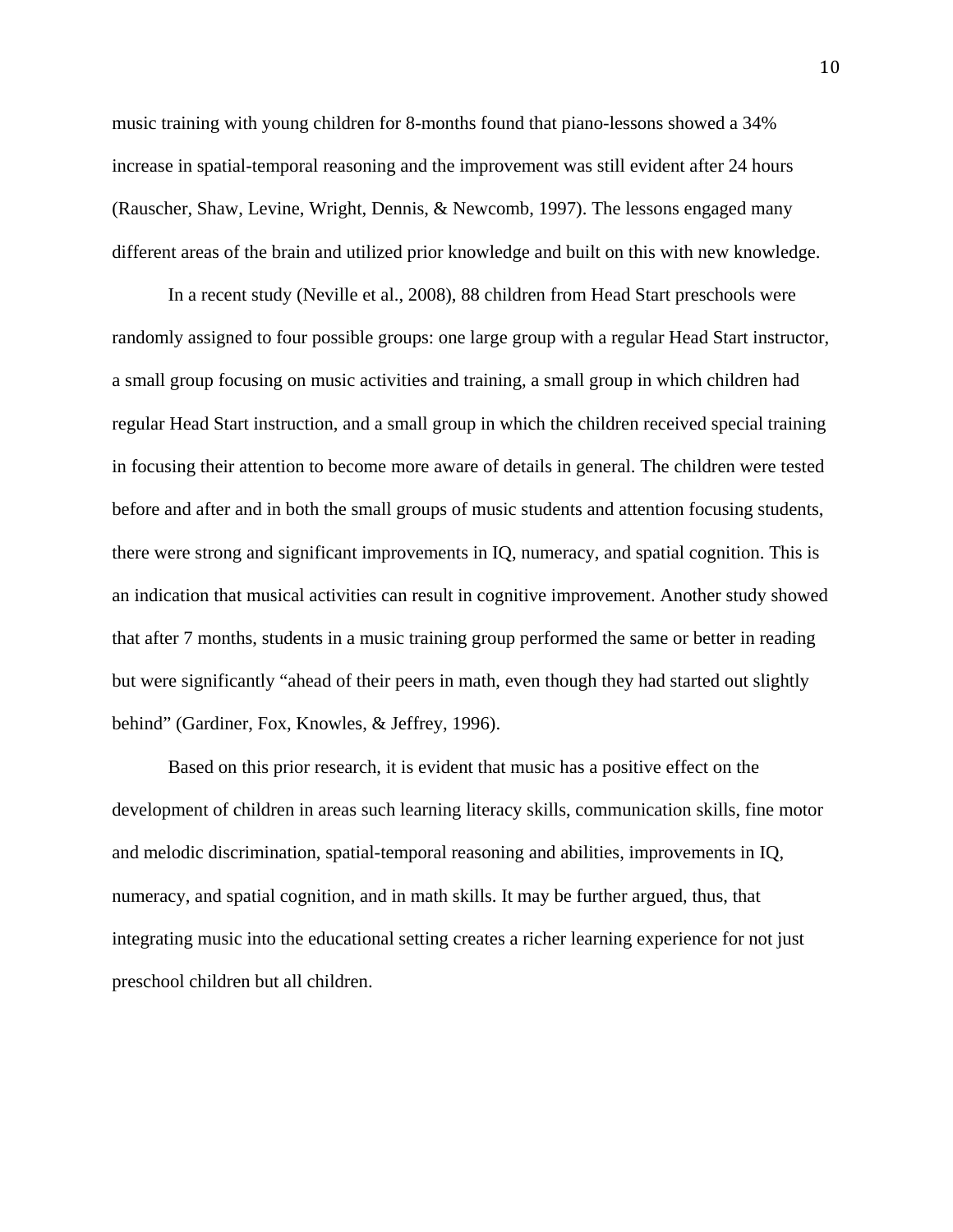An important topic is whether art integrated into education has any positive effects on the development of children. Some say that growth and development in art may affect growth and development in other areas of school learning. Carter (1993) believes teachers have been and probably always will teach art education, noting that art education should maintain a more "disciplined" role in the classroom and, at the same time, fit into the already structured framework of the elementary teacher (Carter, 1993). In agreement, Defoor (1993) states that a well-balanced curriculum should include art along with other subject matter. For example, Grauer (1984) believes one of the most extensive ways of coordinating art and literature is allowing the students to write and illustrate their own books. Grauer (ibid.) further noted states that if the books they work on are based on a science topic, then all three subjects—art, literature, and science—could be incorporated into the learning experience. Art and language are two different modes of communication that can be used to complement and expand understandings. Grauer (1984) gives the example of the Kindergarten, and Grades One, Two and Three at McKay Elementary working together on the theme of Dinosaurs. The children's, "visual and verbal skills were used to explore projects such as a large paper mache dinosaur, wall mural, dioramas, paintings, Big Books (books written and illustrated in a large format so they could be enjoyed by the whole class), prehistoric word booklets, poems, graphs, and even some songs and music around the theme. This linked learning in Science, Language Arts, Math, Music and Art" (Grauer, 1984, p. 33). Writing and illustrating class or individual student books was one of the main ideas spawned by linking art and writing in classrooms. Children began to see themselves as authors and illustrators, which in turn makes the learning experience more exciting.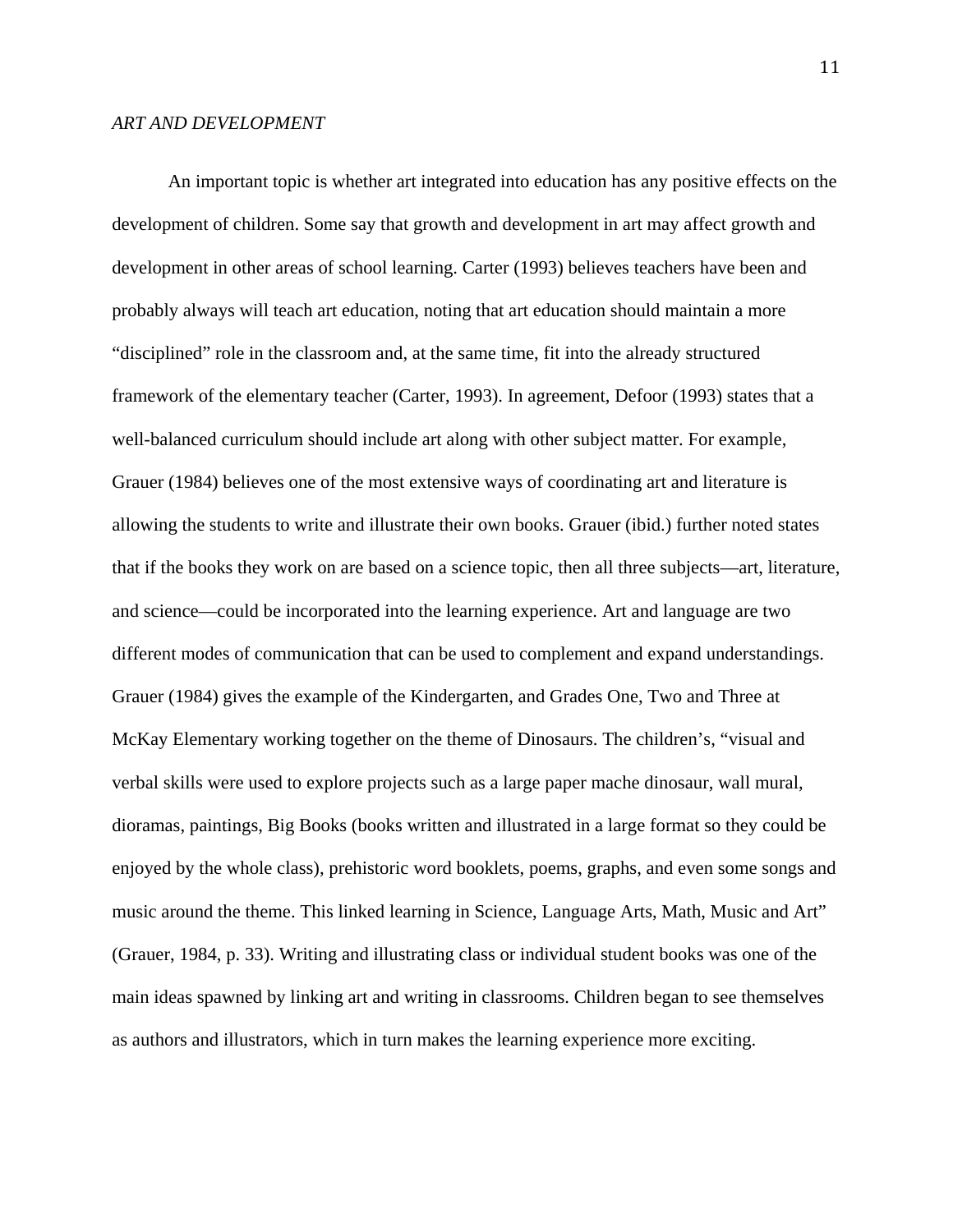Research conducted by Smith (1999) assessed the effectiveness of discipline-based art education (DBAE) and interdisciplinary art (IA) teaching methods on higher level thinking skills, and attitudes toward science and social studies. Two of the sixth-grade classes at a rural West Tennessee school were taught using the DBAE method and two were given the IA treatment. There were no significant differences between the attitudes or higher level thinking skills of students in the DBAE or IA treatment. However, it was found that DBAE produced more overall creativity and originality than IA. Smith thinks that students can benefit from a combination of both methods, suggesting that integrating art into education has an influential role in higher level thinking skills and attitudes towards science and social studies. Johnson (2008) suggests that art making is often a social activity for young children. As they talk together, they develop language and socio-emotional skills. She states that, "by engaging young children in talking about artwork, teachers help them actively focus on aspects of their artwork and that of others; build vocabulary; deepen perceptions; reflect on the effects of media, process and images; and communicate the ideas and meanings they discover" (Johnson, 2008, p. 79).

Phillips, Gorton, Pinciotti & Sachdev (2010) implemented an approach to early childhood education that integrates visual and performing arts throughout the preschool curriculum (Art as a Way of Learning) into a program (Promoting and Supporting Early Literacy through the Arts) designed to improve the emergent literacy and school readiness of at-risk young children in community-based preschool settings. They did a pre- and post-test to explore this program's potential effects in a real-world setting and preliminary results revealed improvements in the young children's emergent literacy and school readiness skills after participation in the program. They concluded that, "arts-related activities engage representational, communicative, expressive and social capacities that can stimulate new shifts in young children's awareness,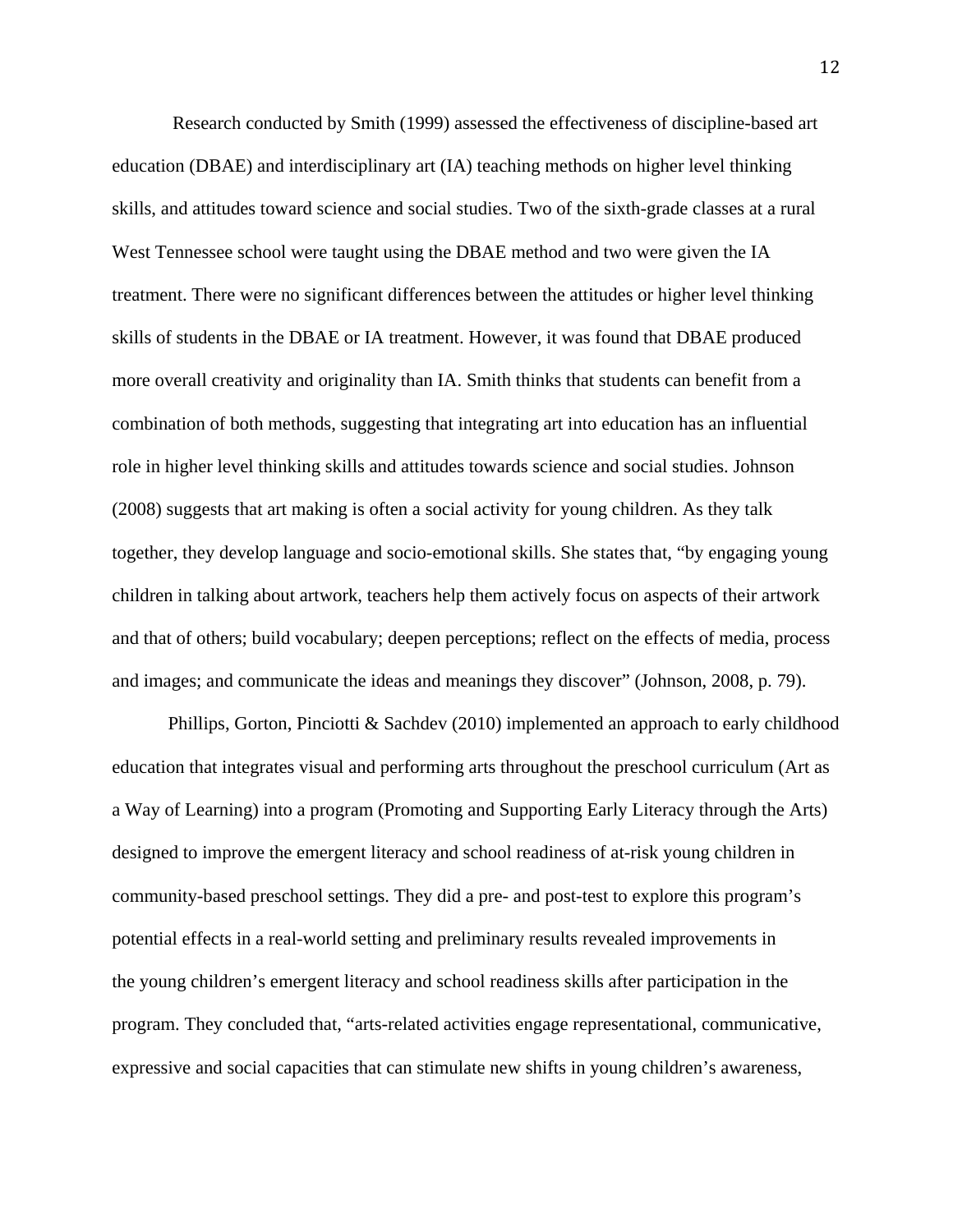perception and thought. These arts-related experiences provide a rich and unique platform from which young children can both understand and prepare for the world around them" (Phillips et al., 2010, p. 111).

 Mills (1972) ran an experiment in a public-school setting to determine the degree of transfer of learnings resulting from specific art lessons. The research was concerned with the effects of art instruction on reading development and quality of drawings. The children who were taught art lessons that stressed the inclusion of details accumulated a significant pretest-postest change in their scores on the Metropolitan Reading Tests and in the quality of their drawings. This suggests that not only art can effect development but specific art instruction can improve development of skills as well.

 Based on this research, it can be said that art is a beneficial addition to an educational lesson plan. That is, arts-related activities provide improvement in literacy, communication, higher level thinking skills and attitudes towards science and social studies. They also engage representational, communicative, expressive and social capacities that can stimulate new shifts in young children's awareness, perception and thought.

## *DEVELOPMENT OF SOCIAL SKILLS*

A popular educational topic is determining which activities are linked to the development of social skills in children. Oden & Asher (1977) coached third- and fourth-grade socially isolated children in social skills for 4 weeks. They were given instructions from an adult in social skills relevant to friendship making, played games with peers to practice social skills, and participated in a post-play review session with the coach. The coaching group increased on a play sociometric rating significantly more than the control groups. The children who were coached also received a greater gain in friendship nominations by their peers. A follow-up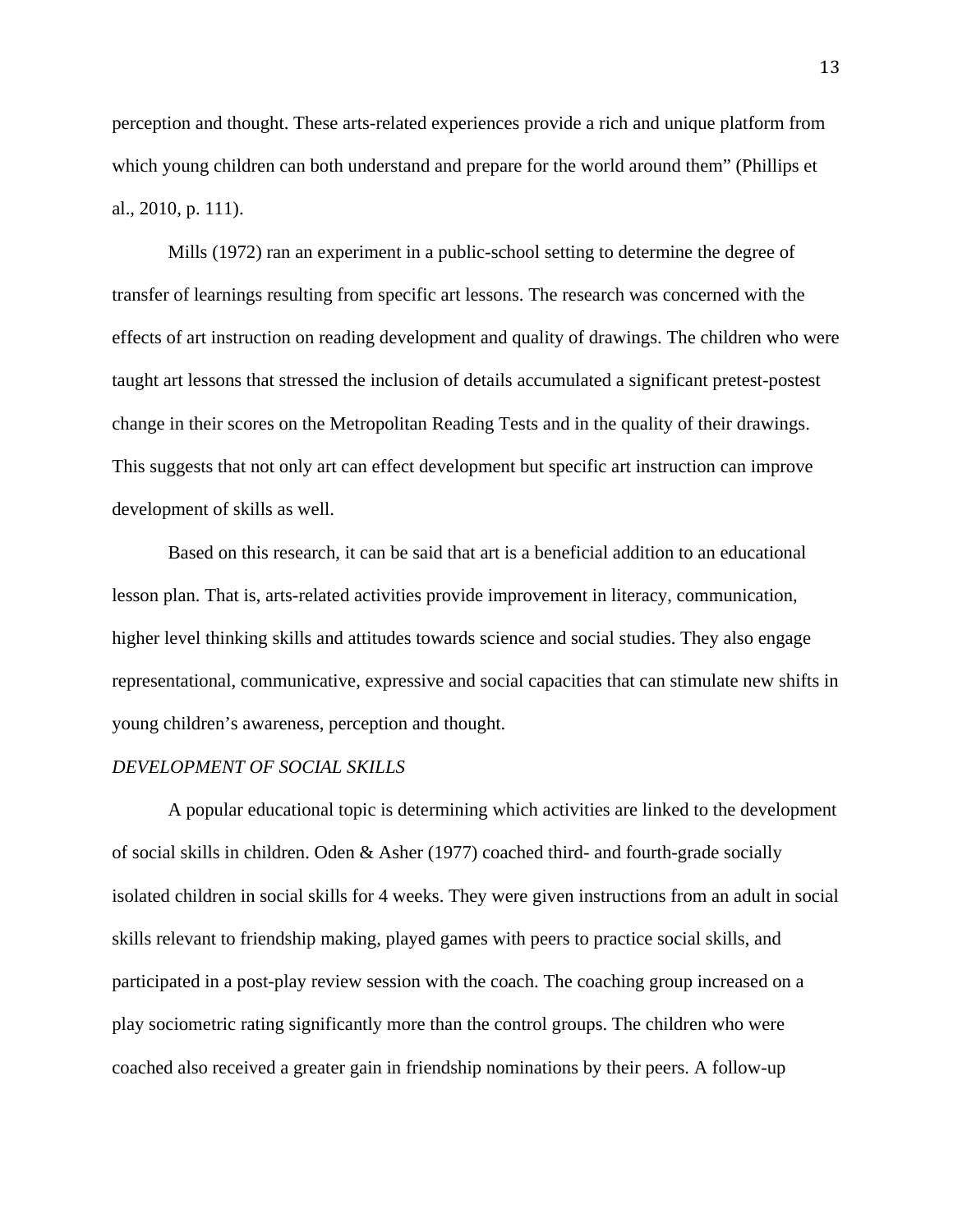assessment done a year later showed a continued progress on the play sociometic rating for the children who had received coaching. These results suggest that coaching children in social skills can make a lasting contribution to children's social learning.

 Another educational activity that may promote social skills is sociodrama. According to Landy & Borisoff (1987), "sociodrama is distinct from other dramatic role-playing in that the emphasis is upon presenting the dimensions of a social issue" (p. 68). Through playing out a social issue in a role, children learn the "dramatic, cognitive, and philosophical tools essential to apply to the learning of various subject content" (Landy & Borisoff, 1987, p. 71). A report by Fernando Murillo (2007) suggests that drama applied in the classroom significantly enhances the students'socio-affective skills, "providing them with new tools to understand their own inner processes and those of others, and to develop strategies for learning and communicating more effectively" (p. 2). He says that reasons for using drama in the classroom are to help build confidence and to help develop skills and strategies for learning. Research has shown that children who are active in pretend play are usually more joyful and cooperative and more willing to share and take turns (Edelman, 1997). Edelman states that through imaginative play, children learn empathy for others and it helps them to be more attentive, and to use self-control. She also says that cooperative play, for example, block building, helps children learn to respect the ideas of others, learn to contribute to joint efforts, and learn how to solve problems by working together to find a solution.

 According to Dewar (2009), many activities can help children develop social skills such as the name game, follow the leader, block building, working on a garden together, cooperative ball games, charades, and role-playing. Pellegrini, Dupuis, & Smith (2007) say it's plausible that social play, more specifically pretend social play, is a good way for children to learn appropriate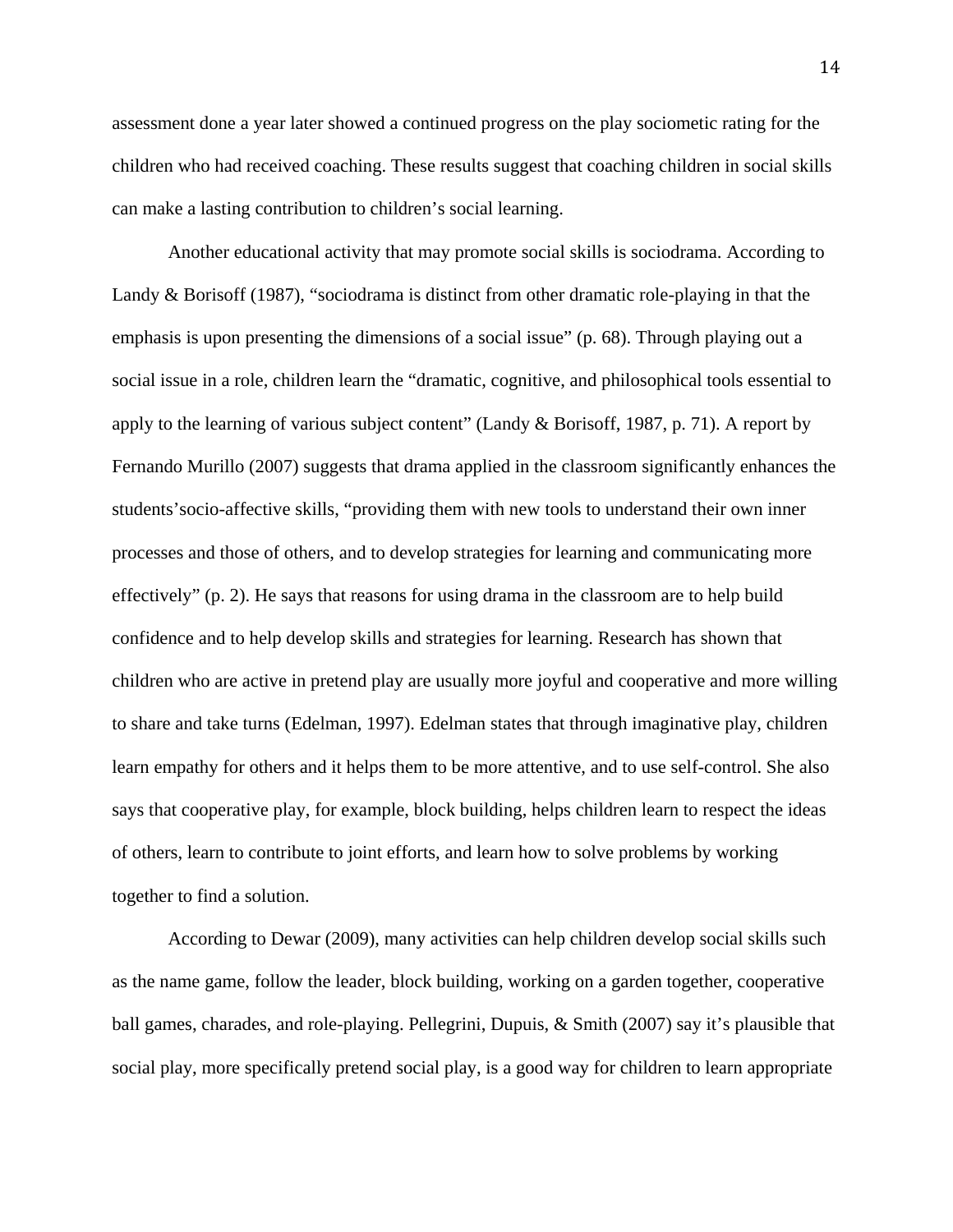social behaviors. Pretend play may also involve perspective-taking which is a key social skill that permits us to understand each other's intentions and actions (Spinka, Newberry, & Bekoff, 2001).

 This research suggests that sociodrama, drama, pretend-play, social play, cooperative play and even coaching may have a direct link to social skill development in children.

# *DEVELOPMENT OF FINE MOTOR SKILLS*

It is believed that the acquisition of fine motor skills is "an important aspect of children's developmental growth as fine motor skills enable children to participate in valued occupations in the areas of activities of daily living, education, play, and social participation" (Marr, Cermak, Cohn, & Henderson, 2003, p. 550). Also, "the acquisition of rudimentary and fundamental motor skills allows children to explore their environment, exert their expanding independence, and socialize through the sharing of physical activity experiences" (Thomas & Thomas, 2008, p. 185). Therefore, it's natural for research to examine which activities are linked to the development of fine motor skills in children. Understanding this would possibly assist educators to better prepare preschool children for the kindergarten experience.

The purpose of the research by Marr et al. (2003) was to describe and compare the fine motor activities in preschool and kindergarten classrooms. Children in 10 Head Start and 10 kindergarten classrooms were observed for a day. The children were either in a group where they performed fine motor activities with no academic purpose, fine motor activities with academic purpose, academic activities with no fine motor component, and nonacademic activities with no fine motor component. The fine motor activities in which the children engaged were self-care, hand manipulative activities, and paper and pencil activities. The self-care activities included handwashing, toileting, opening milk and treats for snack, eating breakfast, and putting on and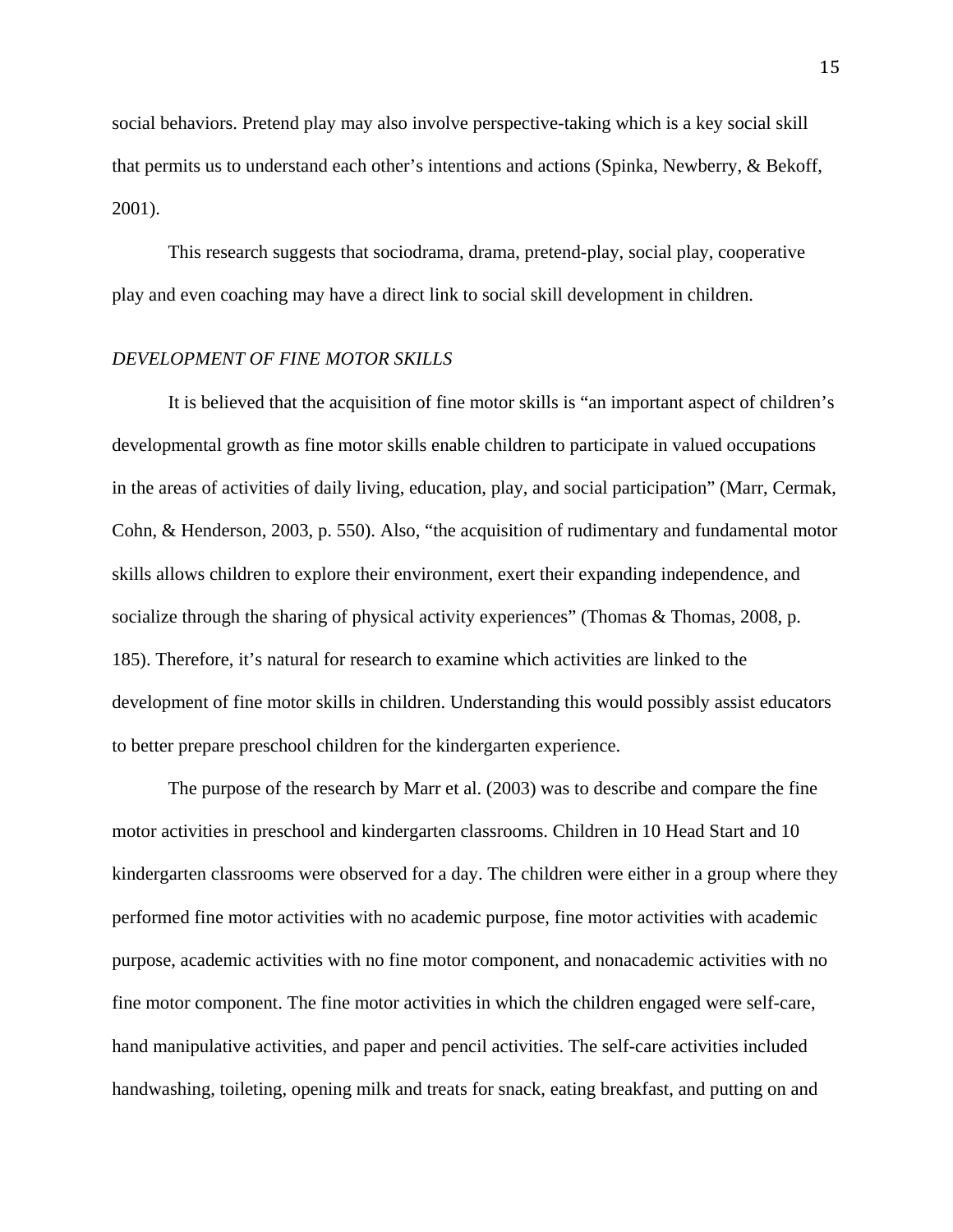taking off a coat. The hand manipulative activities included cutting, playing with Legos, playdough, puzzles, finger plays, and block building. Paper and pencil activities involved writing or coloring with a pencil, crayon, or marker, or painting with a paintbrush. What they found was that children in Head Start spent a little more time than one third of their class time and children in kindergarten spent almost half of their class time in some type of fine motor activity. This indicates that kindergarten has a slightly higher demand of fine motor skills, which in turn means that preschools need to be including fine motor skill activities into their curriculum to better prepare students for kindergarten. McHale & Cermak (1992) found, on average, 30 to 60% of the 2nd- to 6th-grade day was spent in fine motor activities. Therefore, as children move up in grade level, the need for fine motor skills will increase. This means they need successful development in fine motor skills while in preschool to be successful in later years of development.

Research conducted by Case-Smith (2000) examined how performance components and variables in intervention influenced fine motor and functional outcomes in preschool children. The 44 preschool-aged children with fine motor delays received occupational therapy services to enhance fine motor performance for eight months. They were administered eight fine motor and functional performance assessments at the beginning and end of the school year. Most of the sessions used fine motor activities while others addressed peer interaction and play skills. They found that the children made a gain in fine motor development over the school year and that the fine motor outcomes were most influenced by emphasis on play and peer interaction goals. This suggests that the influence of play in intervention activities can enhance fine motor performance in preschool children. According to Pierce (1997), play may be an effective means to motivate and engage children so that they become more focused or make greater efforts to attempt fine motor activities. Because children play in all environments, use of play activities that enhance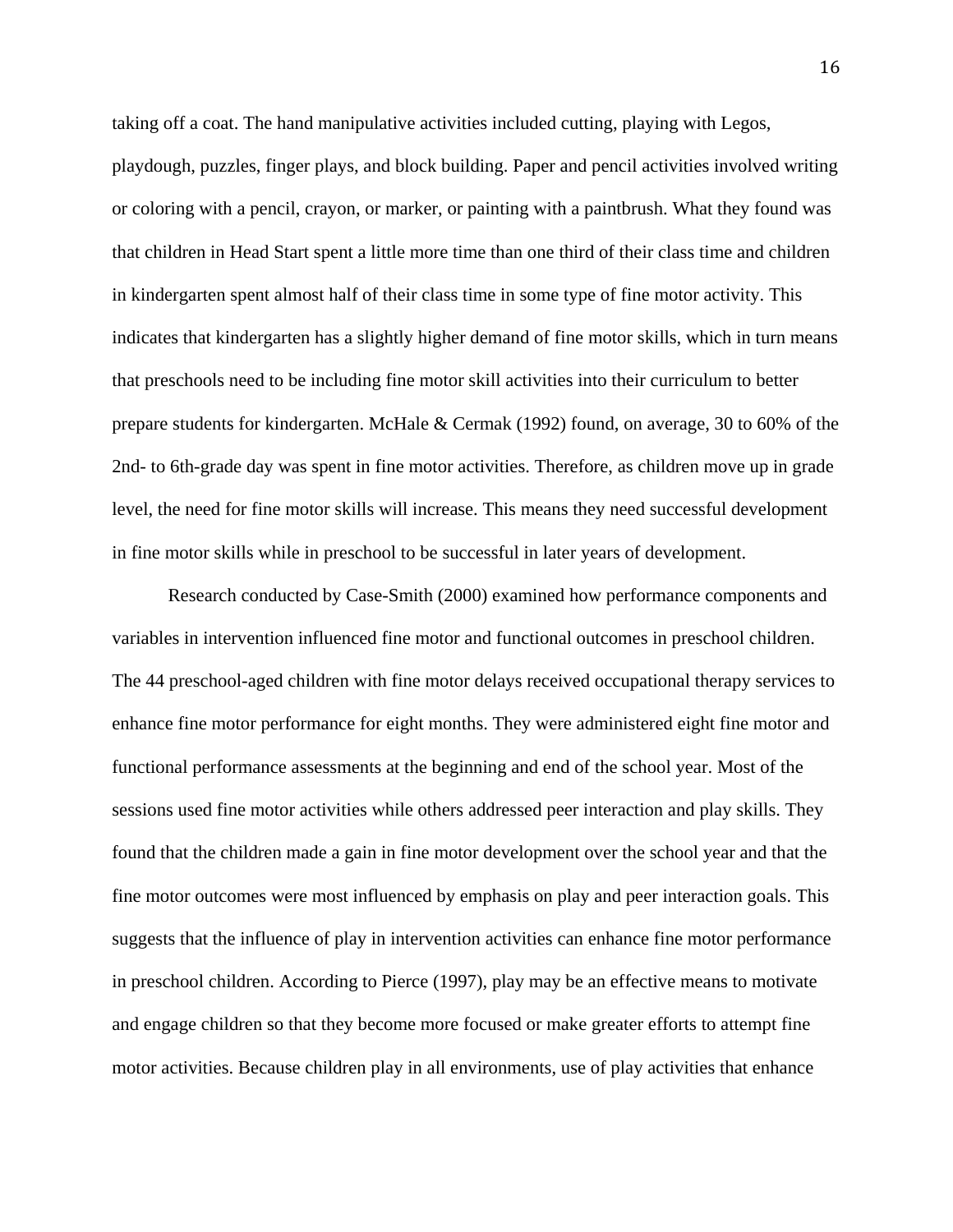fine motor skills can enable the children to generalize their skills to other settings and other play opportunities (Parham & Primeau, 1997; Reilly, 1974).

 According to Poole, Miller, & Church (2005) preschool children enjoy patting, squeezing, and molding play dough and damp sand. They exercise their fine motor skills and improve their eye-hand coordination in participating in art and writing activities. Mahoney (2012) suggests that fine motor skill development activities include molding and rolling play dough into balls, scissor acitivities, sensory activities such as clapping games, crab walking, catching bubbles between hands, drawing in a tactile medium such as wet sand, salt, and rice, and picking out small objects like pegs, beads, coins, etc., from a tray of salt, sand, rice, or putty.

 In conclusion, the research examined above indicates there are many activities to enhance fine motor skill development. If these are included in the educational curriculum at the preschool level, then children will be better prepared to perform activities throughout the increasing grade levels in their educational career.

#### *DEVELOPMENT OF GROSS MOTOR SKILLS*

Gross-motor development is a critical component of preschool and elementary school educational programs (Ignico, 1991). During these early school years, a child's motor ability begins to emerge. Motor skills are "deliberate and controlled movements requiring both muscle development and maturation of the central nervous system" (Gale Research, 1998). Games that are well suited to the motor skills of elementary school-age children include kick ball, dodge ball, and team relay races. According to Poole, Miller, & Church (2005) to keep children interested, use different items to strengthen large arm muscles such as parachutes to move in the air, bean bags to toss, climbers to pull up on or swings to pump, big balls to kick, trikes and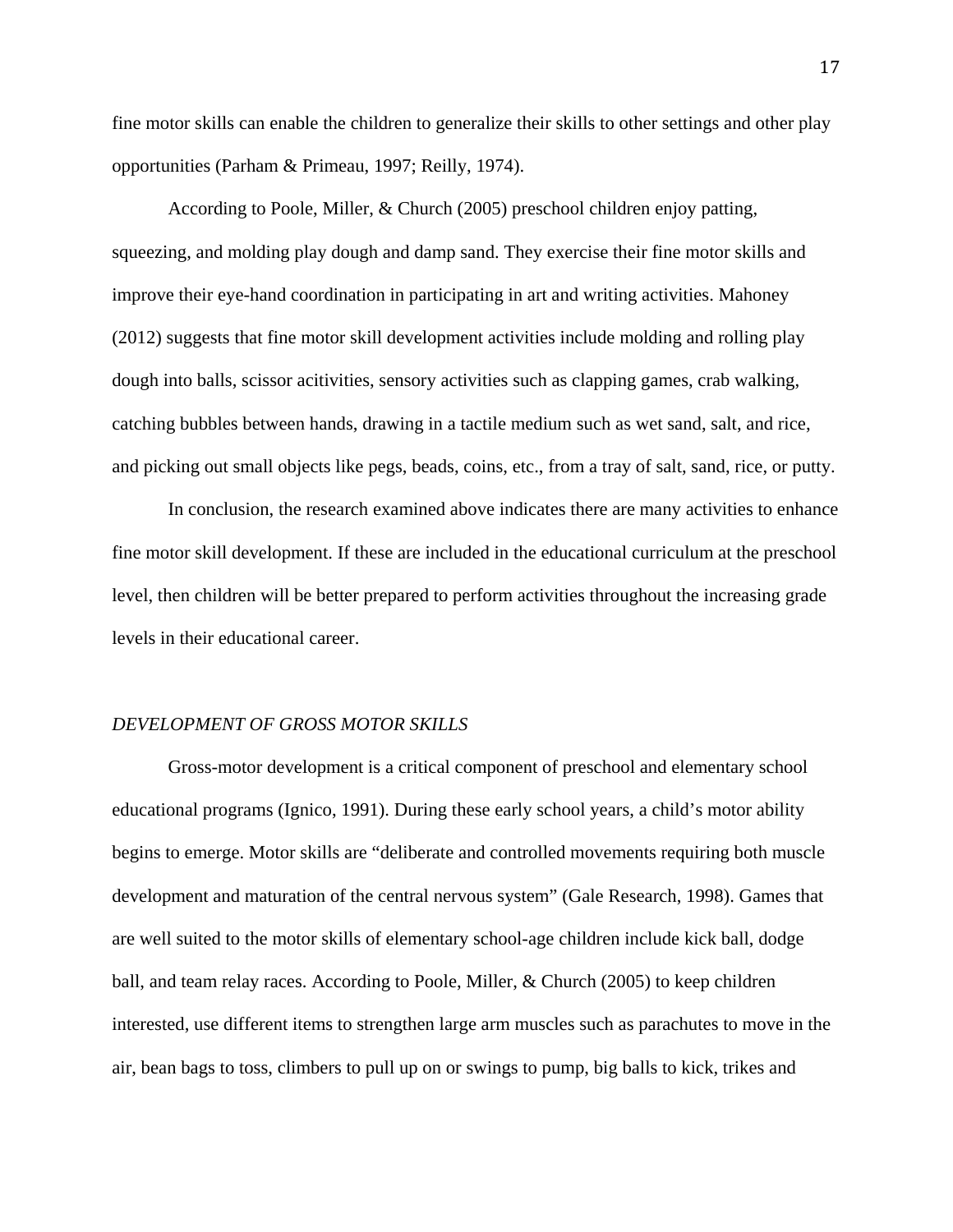scooters to push to perfect gross leg movements. Ignico (1991) examined the effects of a competency-based assessment and instructional program on 30 kindergarten children's gross motor development. They were tested on locomotor skills including running, hopping, jumping, sliding, galloping, skipping, and leaping and manipulative skills including dribbling, kicking, throwing, catching, and striking. For 10 weeks the treatment group received instruction on the 12 items for 28 minutes each day. They were tested before and after the10-week instruction was given. The most significant finding was that participants receiving the 10-week instructional program showed a substantial improvement in gross motor skills. It showed a 19 point increase in the mean scores from pretest to posttest. These results suggest that a competency-based instructional program can produce gains in the motor skill performance of children.

Research by Wang (2004) investigated the effects of a creative movement program on gross motor skills of preschool children. Sixty children were pretested and post-tested after they participated in a creative movement program for 30 minutes twice a week. The plan consisted of warming up, exploring the concept, developing skills, creating, and cooling down. The developing skills part of the lesson consisted of introducing and practicing locomotor skills such as hopping, skipping, crawling, creeping, walking, running, leaping, jumping, galloping, rolling, and climbing. The non-locomotor movements they did were movements of the limbs and trunk, bending, extending, stooping, and twisting. For example, they stood on one foot, performed situps, and push-ups. They were also introduced and guided through the elements of movement and dance concepts. Results showed that students participating in the creative movement program in gross motor skills scored significantly higher than those in the control group. There was also a higher significant difference in locomotion score. This study found that gross motor skills can be influenced by an appropriate movement program. Research has also shown that programs that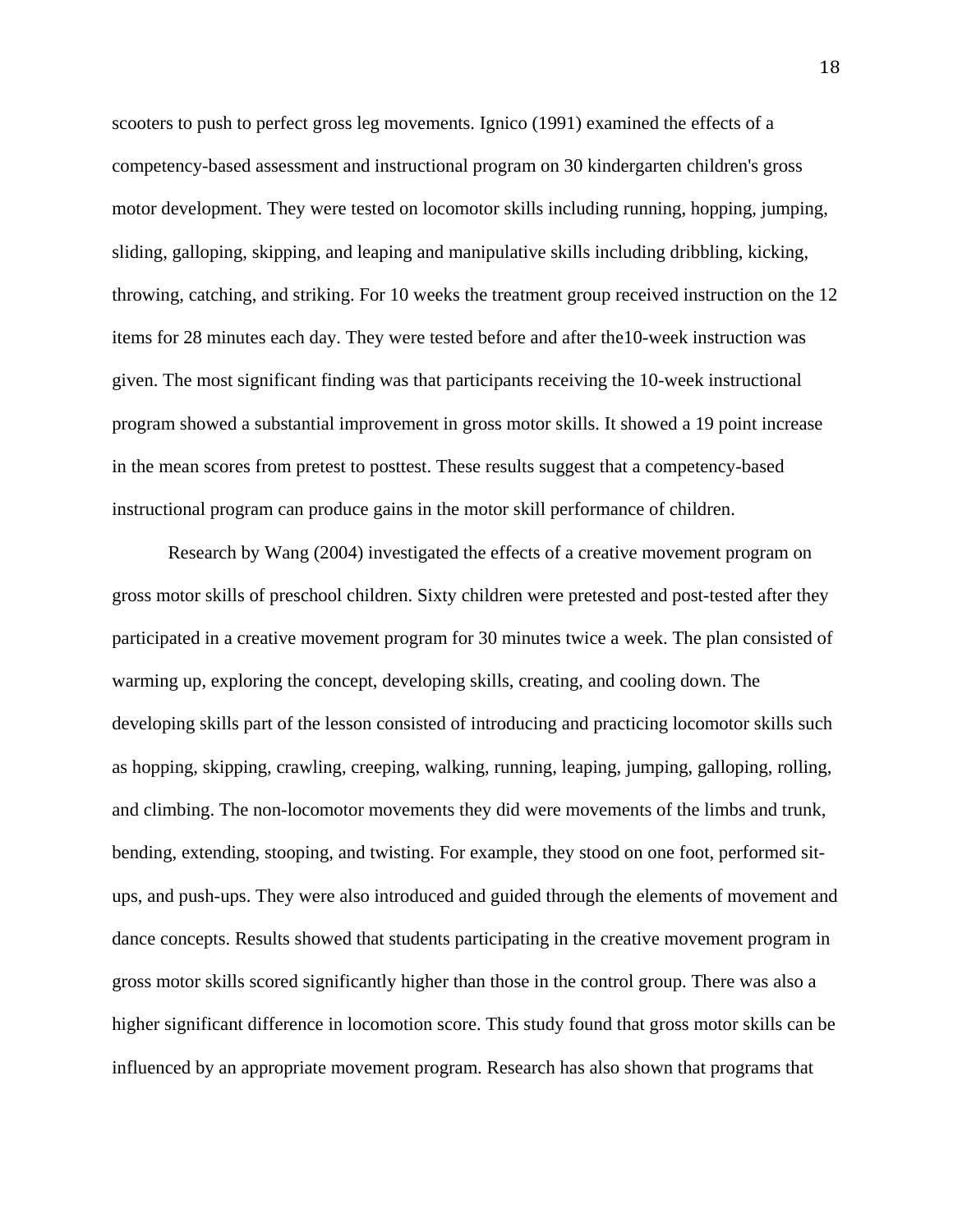promote the indentified sequential skills make significant gains in motor development (Block & Davis, 1996; Boucher & Doescher, 1992).

According to High Reach Learning, (2007) balls, push toys, short and small climbing structures, riding toys, and large stacking blocks are some of the many materials that can be used in the classroom to develop large motor skills. Gabbard & Rodrigues (2008) suggest that preschoolers accumulate at least 60 minutes of structured physical activity daily to develop competence in movement skills that lead to more complex movement tasks. Movement experiences they should do are ones that require coordinating body movements with visual information, such as ball rolling, throwing and catching balls, and striking or kicking. They can also do activities such as dancing, biking, jump rope, swimming, and brisk walking to help develop gross motor skills.

This research suggests a variety of different activities for children to perform in order to develop gross motor skills at the preschool age. If these were to be included in an academic curriculum, they would enhance gross motor abilities, which would be beneficial throughout their lives.

## *DEVELOPMENT OF RECEPTIVE LANGUAGE*

Receptive language is defined as the ability to understand and comprehend what is being said or read. Several studies have demonstrated a concurrent relation between language and reading in children. Language skills are thought to provide a critical part of the foundation for reading skills and success in school (Arnold, Lonigan, Whitehurst, & Epstein, 1994). While there is controversy over the issue, "most scholars agree that shared book reading contributes in important ways to early literacy and language development" (Wasik & Bond, 2001, p. 243).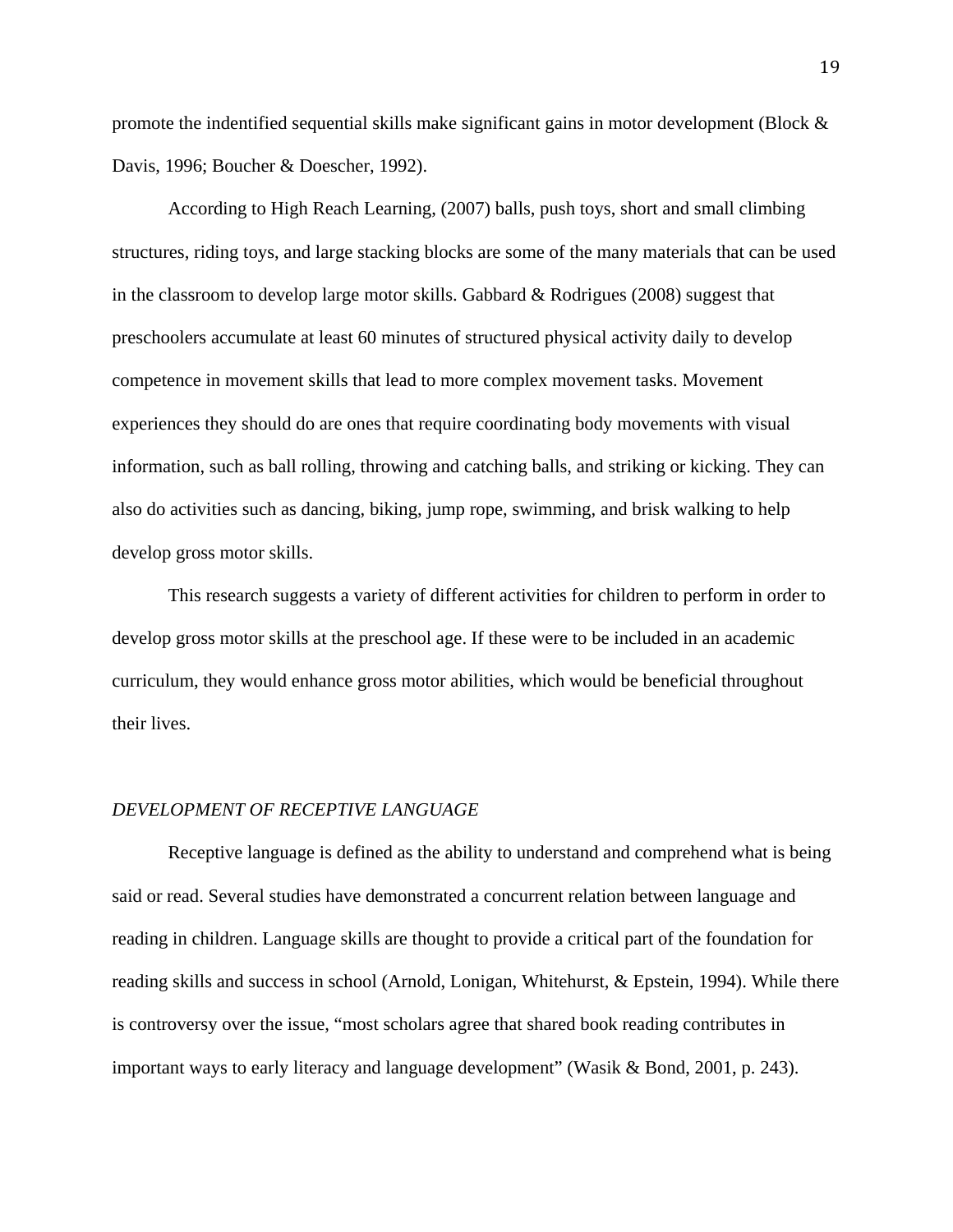Whitehurst, Falco, Lonigan, Fischel, DeBarsyshe, Valdez-Menchaca, & Caufield (1988) demonstrated that a program of shared reading, called dialogic reading, can produce substantial changes in low-income preschool children's language skills. Dialogic reading "includes a series of procedures in which the adult asks open-ended questions, creates opportunities for the children to participate in storytelling, and actively listens and encourages a discussion about the story" (Wasik & Bond, 2001, p. 244).

Research by Wasik  $\&$  Bond (2001) examined the effects of a book reading technique called interactive book reading on the language and literacy development of 127, 4-year-olds from low-income families. The 15-week study involved both shared book reading and extension activities supporting the use of the vocabulary presented in books. While reading to the children, teachers presented concrete objects that represented words in the books. The children were then provided with multiple opportunities to use the book-related words, including being asked openended questions and engaging in conversations about the book and activities. This in turn provided the children with opportunities to use language and learn vocabulary in a meaningful context. The children in the interactive book reading intervention group scored significantly better than those in the comparison group on the Peabody Picture Vocabulary Test-III and other measures of receptive and expressive language. These findings suggest that interactive book reading can promote the development of receptive language and literacy skills in preschoolers.

In similar research by Wasik, Bond, & Hindman (2006), a language and literacy intervention was implemented in 10 Head Start classrooms. Teachers were trained in specific book reading and conversation strategies and the focus of the intervention was to train teachers how to increase opportunities for language and vocabulary development in young children. The teachers were trained to show the children an object that represented the vocabulary word and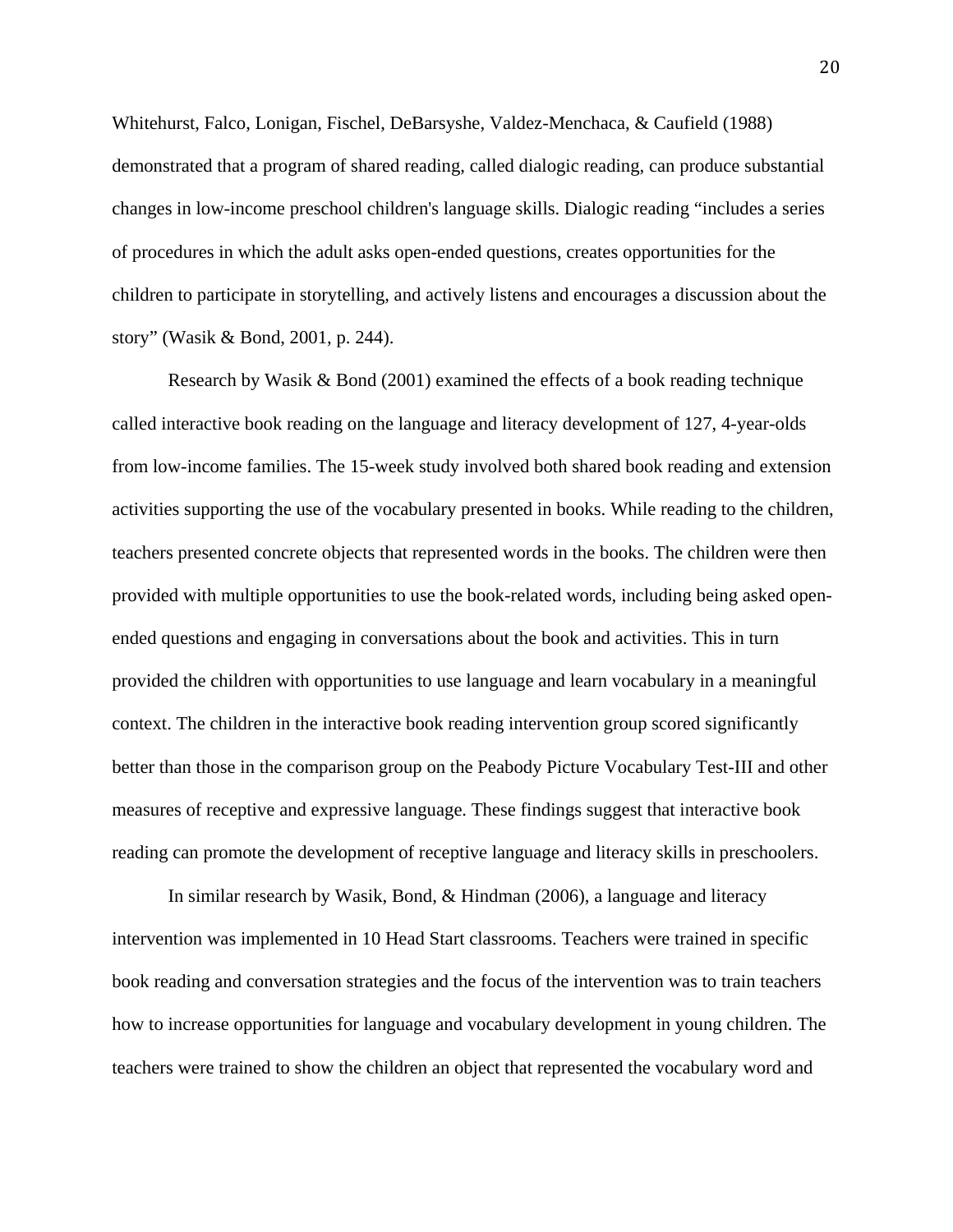ask questions such as, "What is this?" or "What do you call this? The teacher would then say, "What can I do with the.." or "Tell me what you know about this." Teachers were also trained to ask questions that would promote discussions during book reading such as, "Tell me more about what is happening on this page" and "What do you think will happen next?" When the reading was over, teachers were instructed to ask children reflection questions such as, "What part of the book did you like best?" and "Tell me why you think the character did what she did." Children in the intervention classrooms engaged in conversations and also expressed and elaborated on their ideas, feelings, and reactions to stories and activities. At the end of the school year, children in the intervention classrooms performed significantly better than children in the control classrooms on the Peabody Picture Vocabulary Test-III and the Expressive One-Word Vocabulary Test (3<sup>rd</sup>) edition). The results suggest that "teachers' use of strategies such as providing feedback to children's language, asking descriptive questions, and using active listening strategies is positively related to children's outcome language measures" (Wasik et al., 2006, p. 70). The data also suggest that teachers' questioning before and after book reading may have more of an impact on children's language growth than during book reading. Both studies (Wasik & Bond, 2001; Wasik et al., 2006) demonstrate the usefulness of interactive reading in language development for young children. Also, according to Arnold et al. (1994), "picture book reading seems to provide an excellent context for teaching language skills" (p. 236). Through story-time intervention, children are encouraged to talk about picture books and provide appropriate language feedback and models, which in turn has large effects on children's language acquisition.

Research by Moyeda, Gómez, & Flores (2006) examined a music education intervention program (PIMITL in Spanish) for promoting vocabulary in 30 preschoolers. Two researchers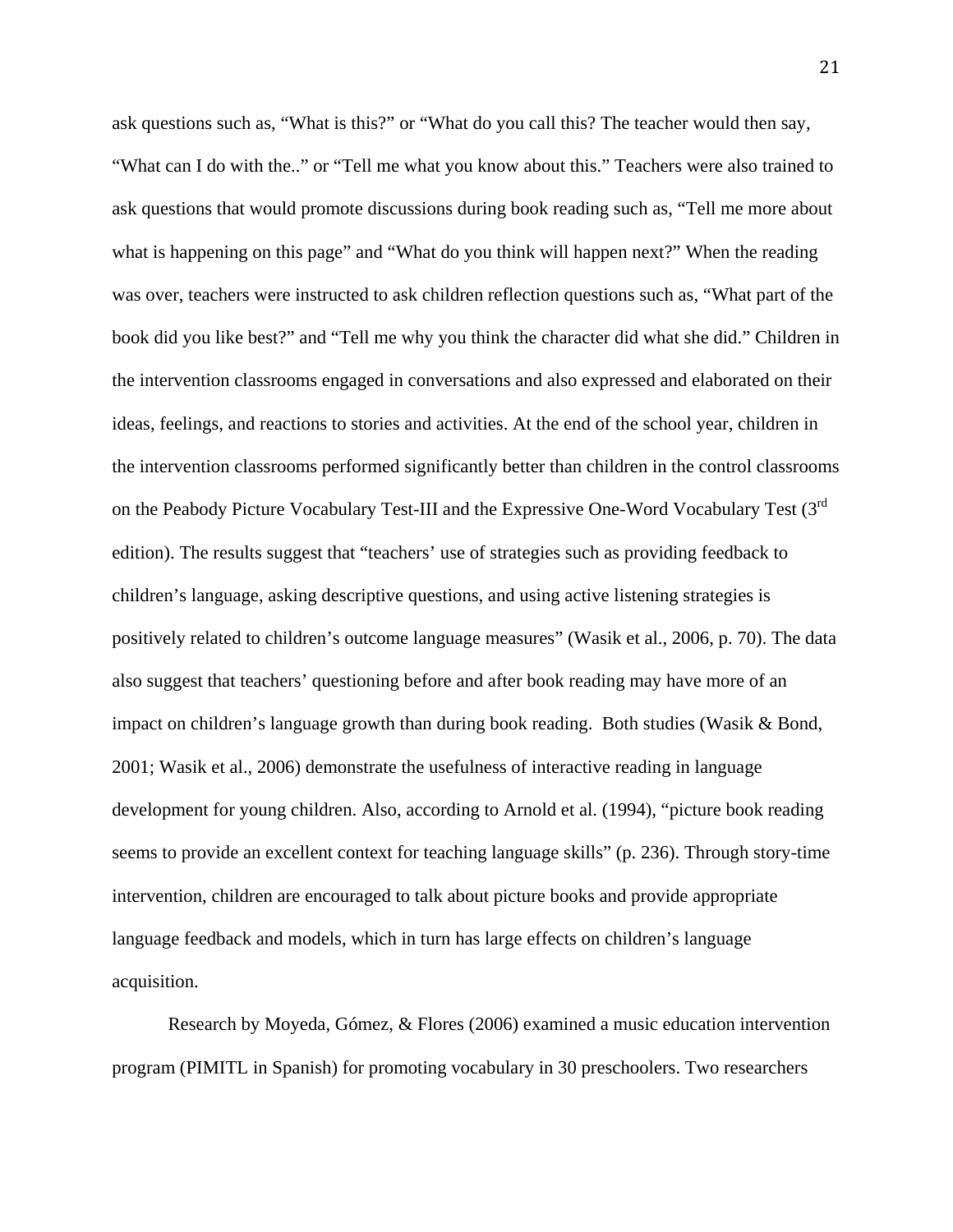trained as teachers and as music educators, presented the program twice a week for a total of 20 sessions lasting 40 minutes each in a classroom setting. The sessions included musical activities that emphasized repeating rhythmical patterns and remembering sound sequences, as well as discriminating and making graphic representations of timbres, rhythms, and melodic lines. Results suggested that the children took in the vocabulary words that they heard in their environment more easily than the children in the other groups. The PIMITL program can be "considered as a resource for stimulating language at the preschool level, similar to that of reading stories" (Moyeda et al., 2006, p. 7). This research suggests that musical activities can promote receptive language development in preschoolers if implemented into an educational curriculum.

The research examined here indicates the activities of shared book reading, interactive reading, use of picture books, and musical activities enhance the development of receptive language in preschool children. If these were to be incorporated into an educational lesson plan, they would benefit preschool children greatly in their development.

## *DEVELOPMENT OF EXPRESSIVE LANGUAGE*

 Expressive language is the ability to use speech and gestures to communicate meaning. The development of expressive language is of course very important to a person's ability to interact in the world. Therefore, there are a number of studies that examine what activities can promote expressive language development in childhood. For instance, Whitehurst, Falco, Lonigan, Fischel, DeBaryshe, Valdez-Menchaca, & Caulfield (1988) experimentally examined a 1-month, home-based intervention, designed to optimize parental reading of picture books to young children. Parents in the experimental group were instructed to increase their rates of open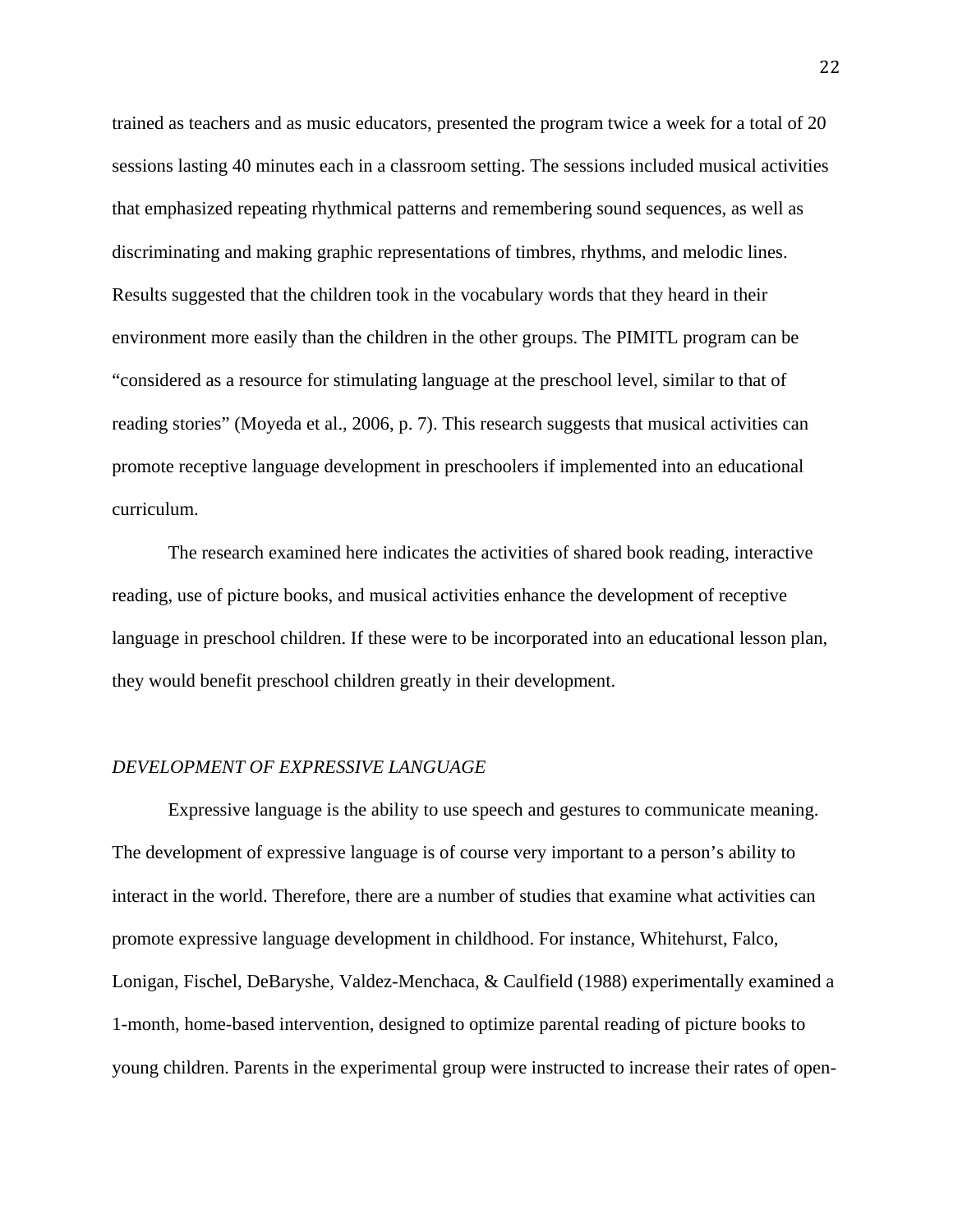ended questions, function/attribute questions, and expansions. They were also instructed to respond appropriately to children's attempts to answer these questions and to decrease their frequency of straight reading and questions that could be answered by pointing. It was found that these children scored significantly higher than the children in the control group on standardized posttests of expressive language ability: the verbal expressive subscale of the Illinois Test of Psycholinguists Abilities (1968), the Peabody Picture Vocabulary Test-Revised (1981), and the Expressive One Word Picture Vocabulary Test (1981). The children also had a higher mean length of utterance, a higher frequency of phrases, and a lower frequency of single words. Therefore, the encouragement of children "to speak more often through use of wh- questions and open ended questions, to repeat, expand, and recast the child's speech more often, and to provide praise and corrective feedback contingent on the child's speech" (Whitehurst et al., 1988, p. 558) enhances the development of expressive language.

 According to Hart & Risley (2009), "teachers should make every effort to ensure that children are engaging in meaningful conversation and language throughout the day" (p. 5). In order to create a language-rich classroom, teachers should engage children in extended conversations, encourage children to tell and retell stories and describe events, discuss a wide range of topics, model use of new and unusual words, discuss word meanings, ask open-ended questions, give explicit guidance on vocabulary, syntax, and pronunciation, challenge children to justify their thinking, and focus on the expression of ideas (Hart & Risley, 2009). Dialogic reading, which is an important part of shared reading is also suggested as useful by the authors. This includes sentence completion tasks, recall and open-ended questions, wh- questions such as who, what, when, where, why to teach vocabulary, and distancing or bridging prompts to help the children relate ideas in the book to life experiences beyond the story. Engaging in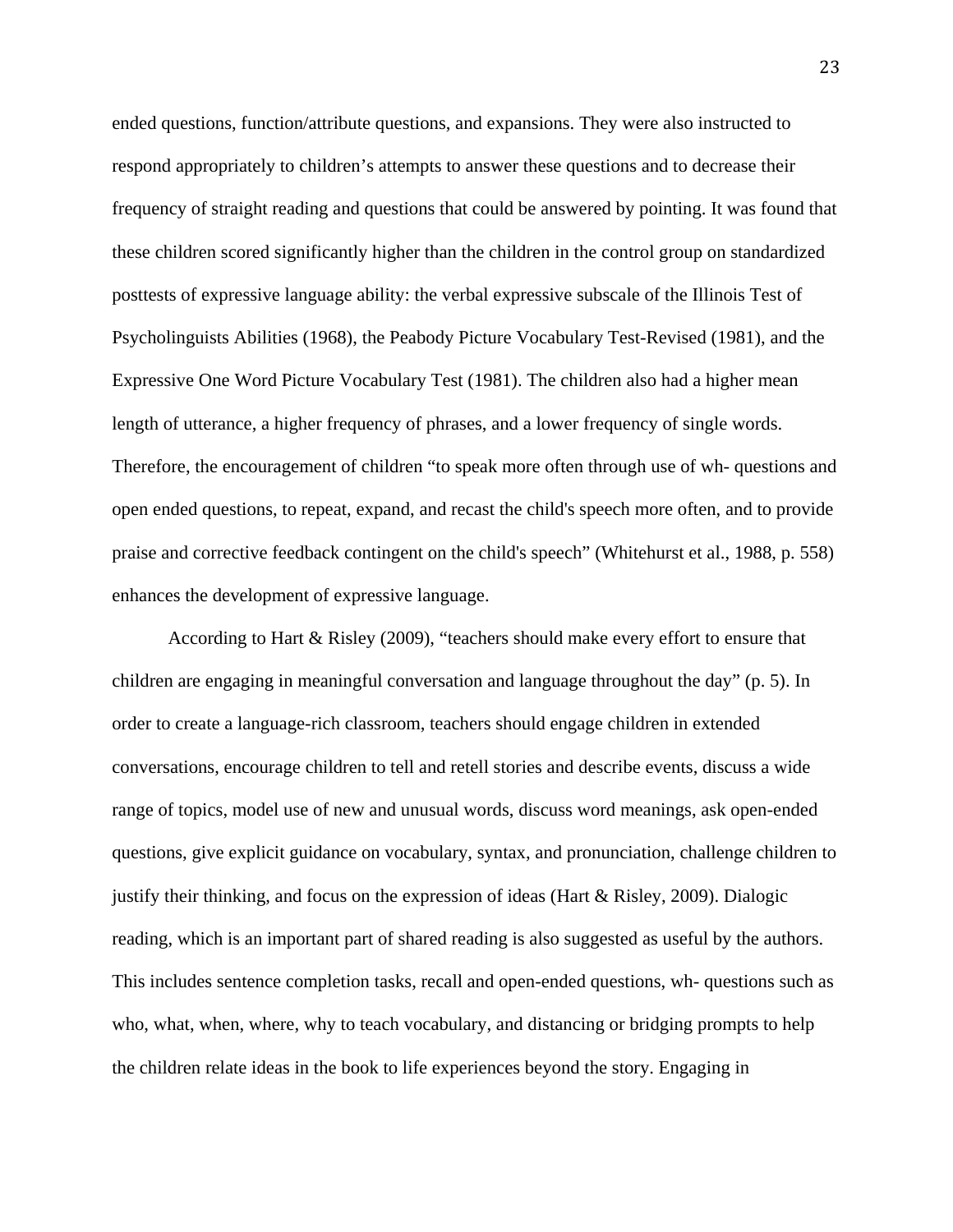phonological-awareness games and activities (such as reading books to children that focus on rhyming, alliteration, singing songs, chanting nursery rhymes, and using musical instruments to clap out words and syllables) can also promote oral language skills.

 Research by Kempen (2009) examined the impact literacy-enriched dramatic play had on Kindergarten students' literacy achievement. The sample of 5 children attending a Wisconsin elementary was pretested and post-tested using running records, letter and sound recognition, and an expressive vocabulary test. The students were treated in a literacy-enriched dramatic play setting for three weeks and interaction was recorded using a researcher-designed checklist. The findings revealed that the students had more literacy interactions when in the literacy-enriched dramatic play setting and there were gains in their expressive vocabulary. These findings suggest that dramatic play has an impact on expressive language development. In similar research, De la Cruz (1995) investigated whether a drama program with an emphasis on specific social and oral language usage would lead to increases in social and oral expressive and receptive language skills of 35 children with learning disabilities. The children participated in a 12-week creative drama program and were pretested and post-tested on the Walker-McConnell Scale of Social Competence and School Adjustment (1988), Test of Language Development-2, Primary (1988), or Test of Language Development-2, Intermediate (1988), and a self-developed scale of specific social and language skills. Results showed that the children in the experimental group had a significantly higher gain in social skills and oral expressive language than those in the control group.

 Therefore, the research discussed is evidence that shared reading, dialogic reading, engaging in phonological awareness games and activities, dramatic play, and creative drama impact the development of expressive language in preschool children. For this reason, these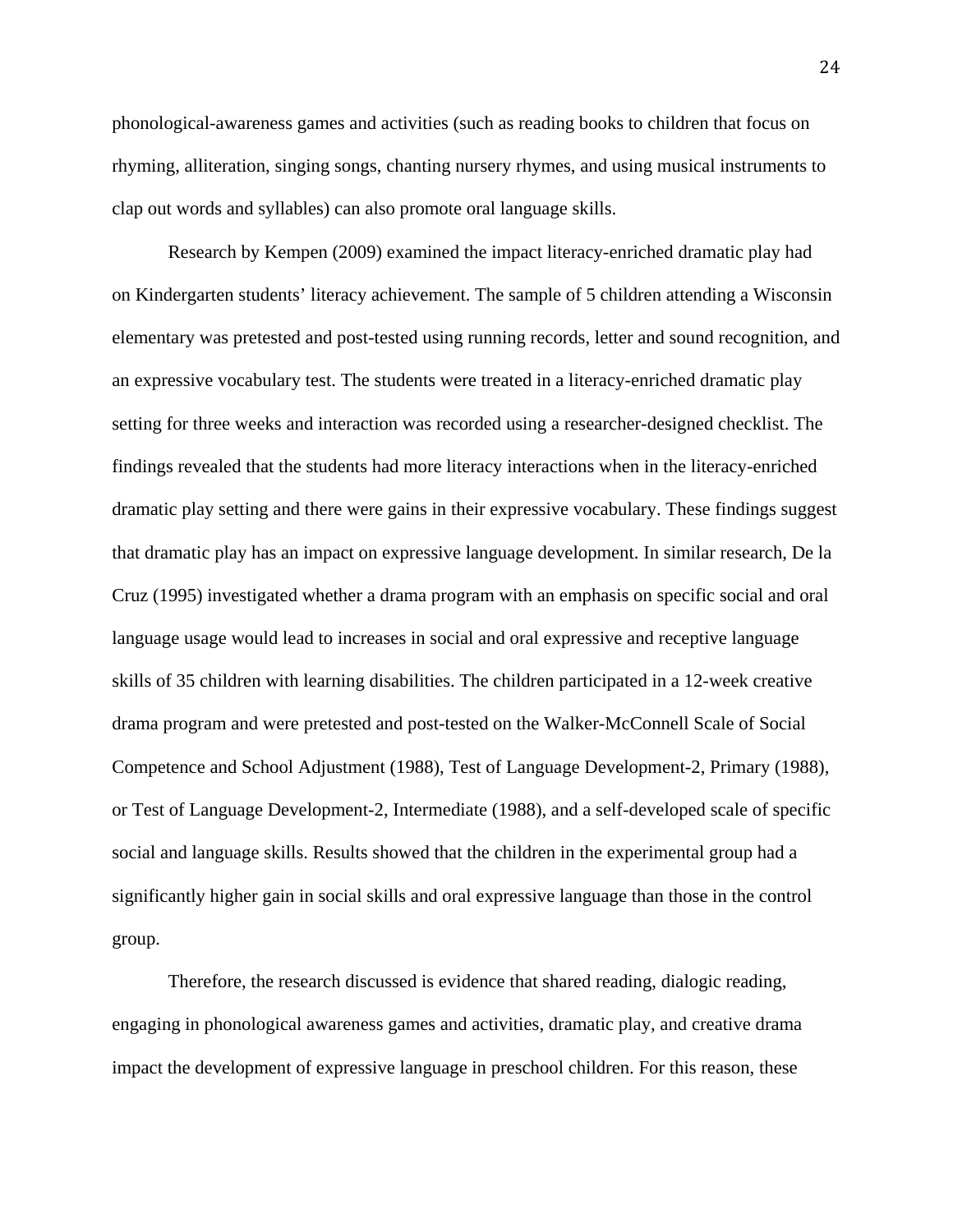activities should be incorporated into school curriculum at the preschool level to enhance development.

## *DEVELOPMENT OF EMOTIONAL REGULATION*

 According to Galinsky (2010), regulating one's thinking, emotions, and behavior is critical for success in school, work, and life. In a classroom, "improved learning and behavior requires strong self-regulation skills" (Florez, 2011). Since children develop the foundational skills for self-regulation in the first five years of life (Galinsky, 2010), early childhood teachers play an important role in helping young children regulate their thinking and behavior (Florez, 2011). However, Florez (2011) doesn't think teaching self-regulation requires a special curriculum. Instead, it should be modeled and scaffolded during ordinary activities with adults and capable peers. She states that there are three teaching strategies, which are critical for scaffolding children's development of self-regulation: modeling, using hints and cues, and gradually withdrawing adult support. Modeling refers to teachers demonstrating appropriate behavior, which in turn shows children how to accomplish a task and how to use the selfregulation needed to complete it. Teachers also use simple directions, gestures and touch to provide young children with cues about how and when to regulate their emotions, attentions, and behavior. By gradually withdrawing adult support, teachers turn over more of the regulating responsibilities to the children's control while still monitoring their progress and intervening when necessary.

 According to Webster-Stratton (1995), techniques for parents and teachers to help children learn emotional regulation are to provide as much stability and consistency as possible, accept the child's emotions and emotional responses, talk to the children about your own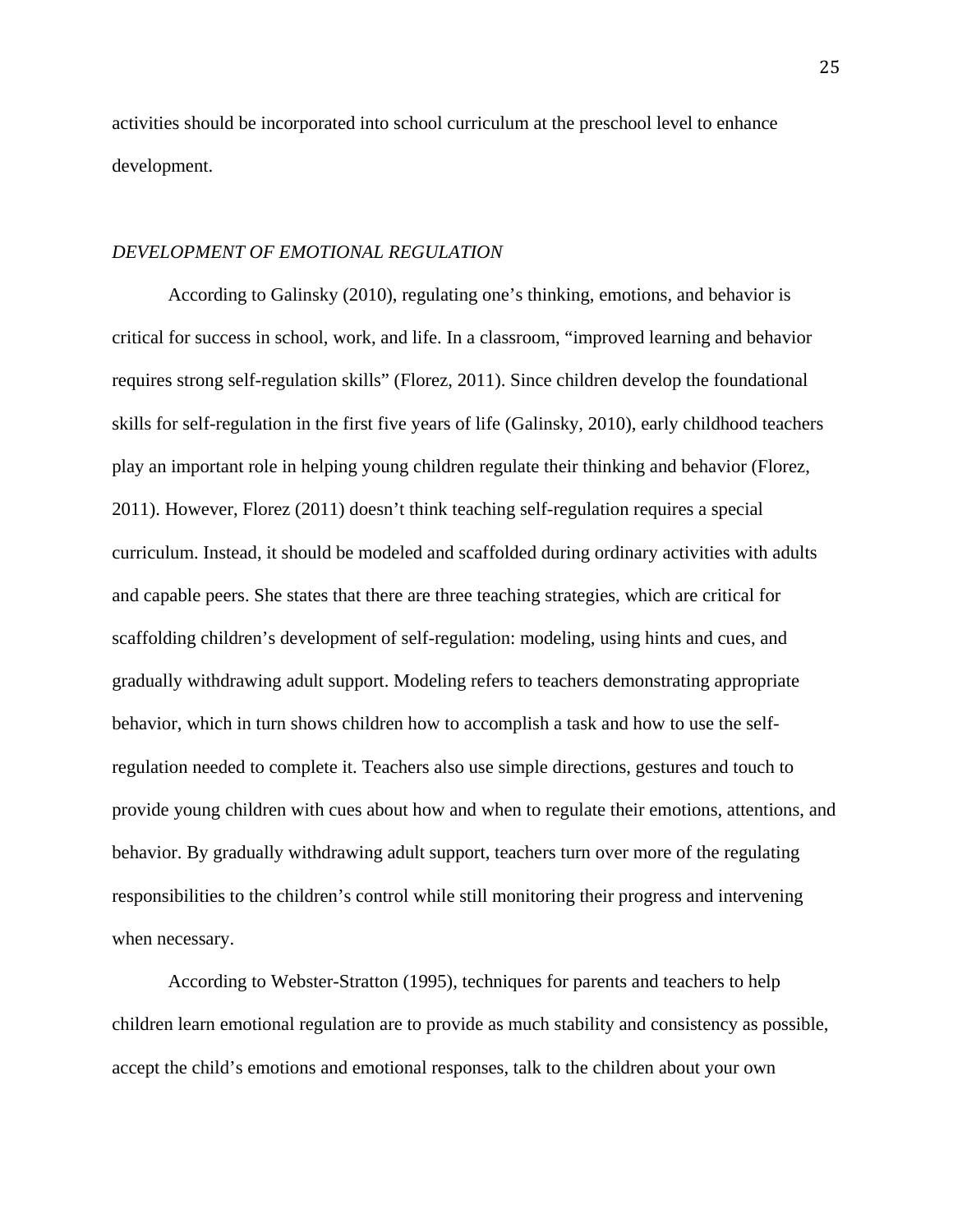feelings, and encourage children to talk about their feelings. Other techniques suggested are to model emotional regulation, teach children positive self-talk about an event, identify typical situations which result in emotional explosions and use them as springboards to teach problem solving. An interesting technique is to teach them the "Turtle Technique" which is where the child is asked to imagine she has a shell, like a turtle, that she can retreat into. She is then asked to go into her shell, take three deep breaths, and say to herself, "Stop, take a deep breath, Calm down." She is then instructed to focus on her breathing and to push the air into her arms and legs so she can relax her muscles. Next, she is told to tell herself, "I can calm down. I can do it. I can control it. I can stay out of fights." Finally, she is encouraged to stay in her shell until she feels calm enough to come out and try the situation again. More techniques include helping children be aware of the stages in the build up of tension, use time out for inappropriate emotional angry out-bursts, children should be taught an appropriate expression of negative feelings, and the children's efforts to regulate emotions should always be praised.

 According to Joseph & Strain (2010), "Controlling anger and impulse is perhaps the most difficult task of emotional literacy" (p. 1). Children who learn to cope with their emotions constructively have an easier time with disappointments, aggravation, hurt feelings, and have an easier time relating to other children and adults at home, in school, or on the playground (National Research Council and Institutes of Medicine, 2000). Some teaching strategies include modeling remaining calm; cognitive behavioral interventions; preparing children for disappointing situations before they occur; recognizing and reinforcing when children remain calm; and involving parents and other care providers. Joseph & Strain (2010) also mentioned the "Turtle Technique" as an exercise for children to carry out when upset or angry. The High Scope Preschool Curriculum Comparison Study (Weikart, 1998) compared the effectiveness of three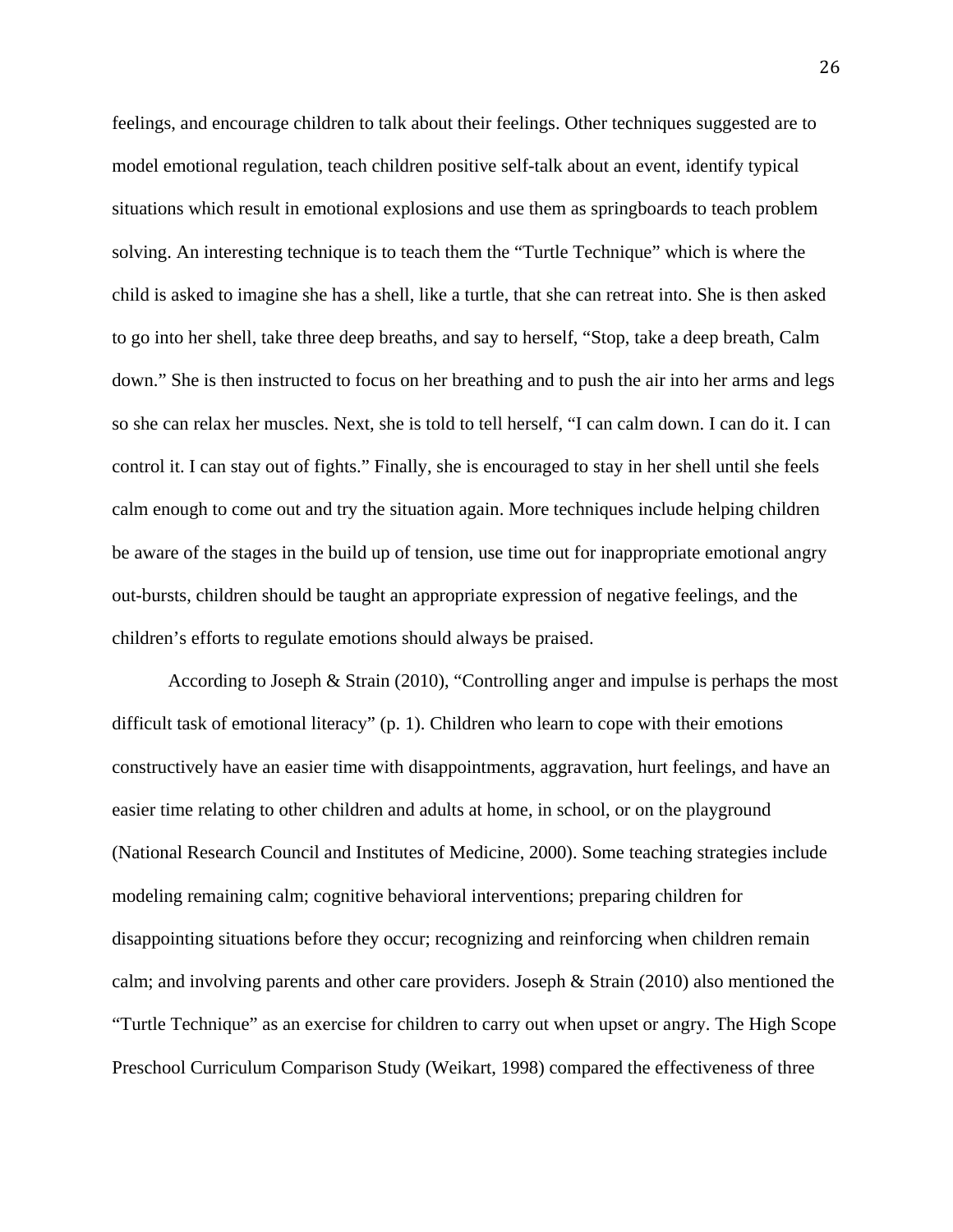preschool curriculum models when used with children at risk for school failure. The curriculum provides children with opportunities to make choices about their activities by identifying goals and making plans to achieve them. Students are also encouraged to recall or reflect upon different experiences they have had during the day, taking time to consider ideas and concepts they have discovered and discuss what they might do to build on or extend what they have learned. This model was found to assist in the development of self-regulation.

 Research by Elias & Berk (2001) tested Vygotsky's assumption that sociodramatic play in early childhood contributes importantly to the development of self-regulation. 51, 3- 4-year olds were observed in their preschool classroom. During freeplay they were observed in the dramatic play areas of housekeeping and block building. The play elements measured were imitative role play, make-believe with objects, make-believe in regard to actions and situations, interaction with another player, verbal communication, and persistence in the play period**.** After freeplay they were observed during clean-up where they would put away toys and other materials. They were also observed at circle time, which was a regularly scheduled period in which children sat either in a circle or in a teacher-prescribed grouping, listening and responding as the teacher read stories or taught a lesson. Self-regulation was assessed during clean-up periods and during circle time. Results showed that the children engaged in greater frequency and persistence of creative sociodramatic play showed better future self-regulatory performance during clean-up time. Findings were consistent with Vygotsky's theory and suggest that sociodramatic experiences may enhance development of self-regulation.

 According to Leong & Bodrova (2011), "listening to a book without interrupting the reader requires children to exercise their social-emotional self-regulation as well as cognitive self-regulation (p. 2). Therefore, an activity that develops self-regulation involves children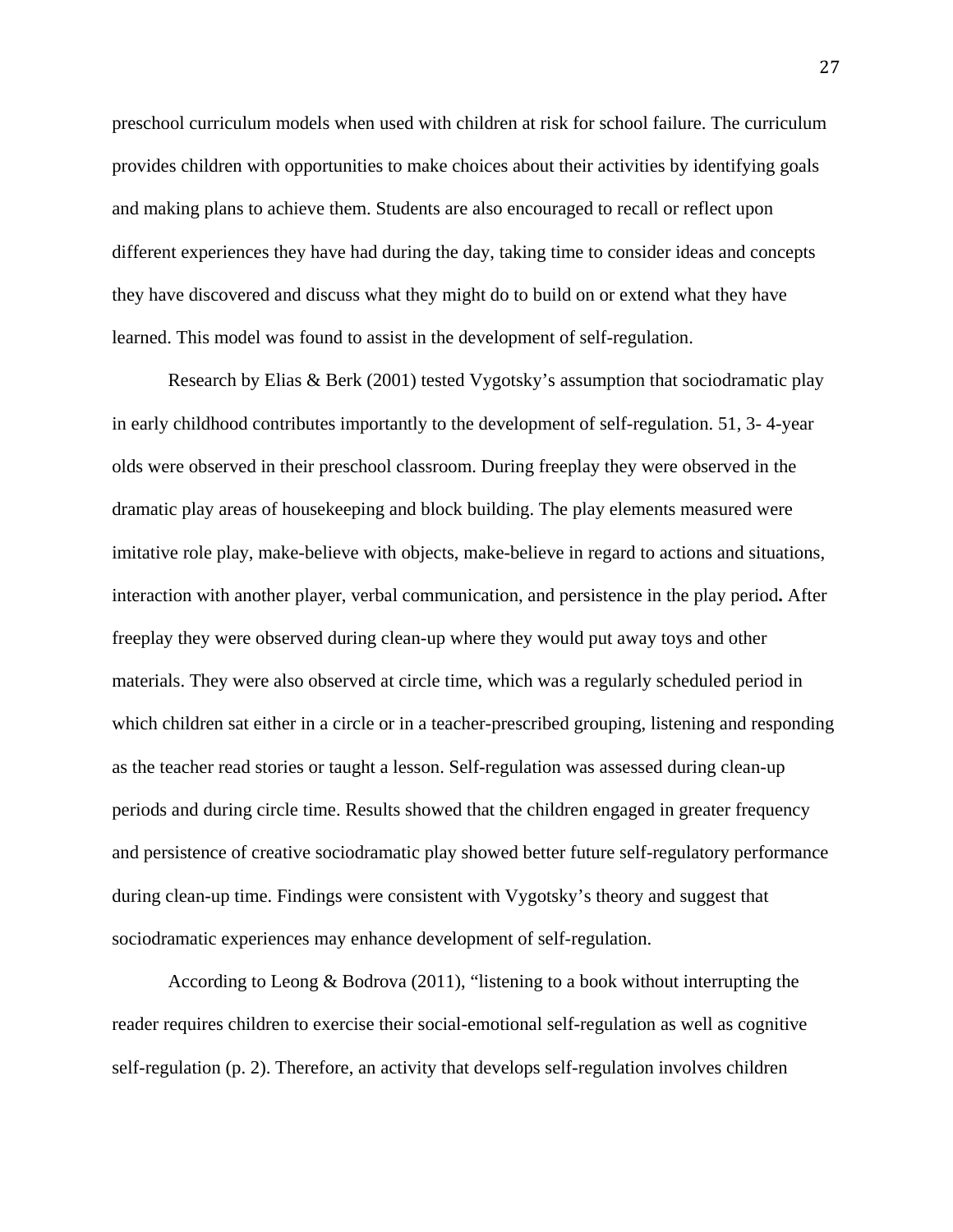reading together. For example, each child is given a picture of an ear or a picture of lips. The child with the ear listens while the child with the lips is the one to picture-read. Through this activity of picture-reading to one another, children are learning to regulate themselves by taking turns and working together.

 In conclusion, there are many techniques for a teacher to employ in order to help children develop self-regulation. Also, according to the research described, the activities of sociodramatic play and picture-book reading help enhance the development of self-regulation in preschool children as well.

## *CONCLUSION*

The purpose of the present investigation was to explore the theoretical underpinnings and scientific basis for Arts Alive!, a multi-modal arts program designed to enhance a variety of developmental skills in children and adults. Research regarding the role of dance/creative movement, drama, music and art shows robust findings to support these activities as valid learning modalities for preschool and early elementary-age children. In addition, research endorses the early acquisition of social skills, fine motor skills, receptive language, expressive language, and emotional regulation skills as essential in children's capacity to engage the learning process.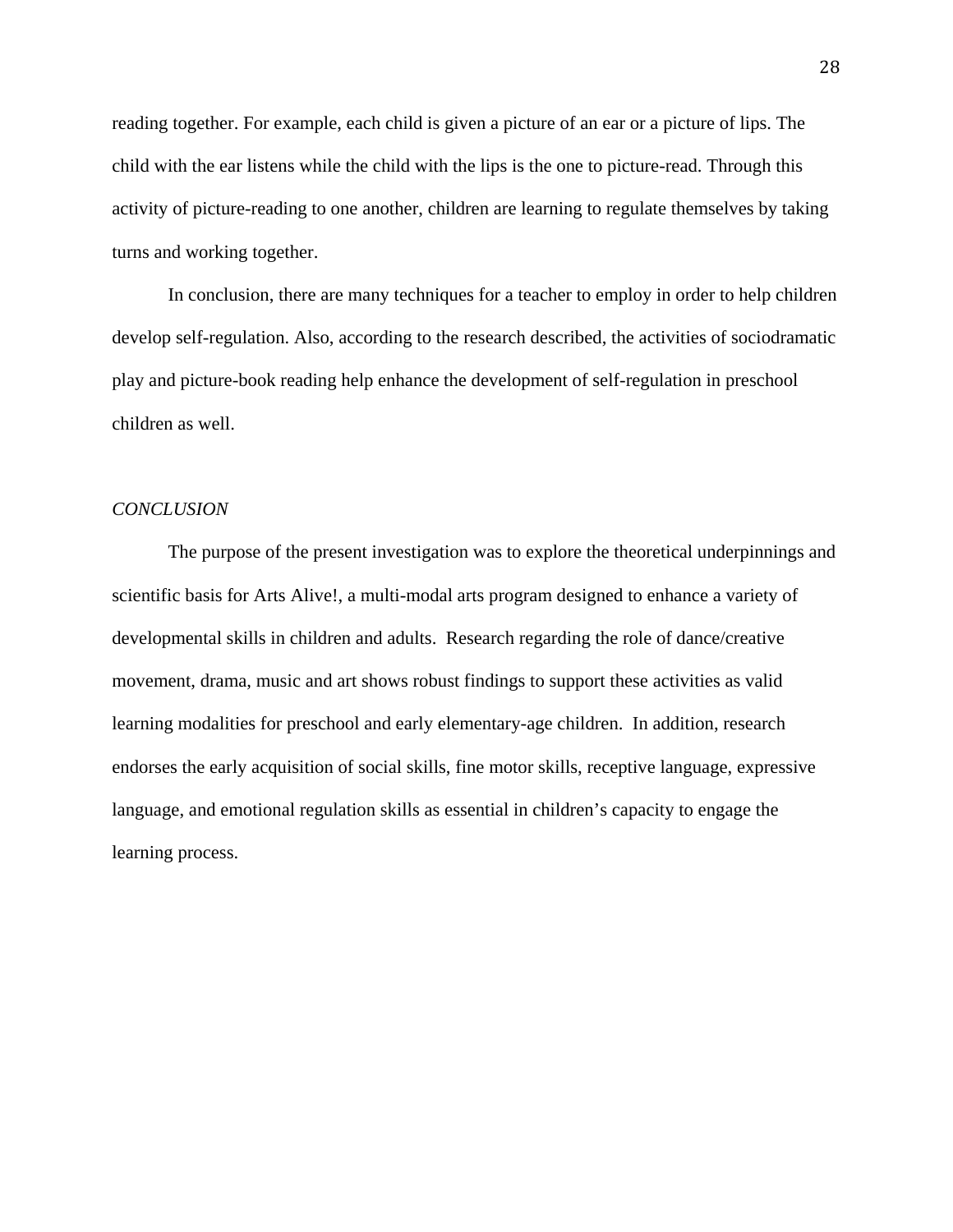- Arnold, D. H., Lonigan, C. J., Whitehurst, G. J., & Epstein, J. N. (1994). Accelerating language development through picture book reading: Replication and extension to videotape training format. *Journal of Educational Psychology, 86,* 235-243.
- Bloch, S. D. (1977). *Me and I'm great: Physical education for children three through eight*. Minneapolis, MN: Burgess Publishing Company.
- Block, M. E., & Davis, T. D. (1996). An activity based approach to physical education for preschool children with disabilities. *Adapted Physical Activity Quarterly, 13*, 230-246.
- Boucher, B. H., & Doescher, S. M. (1992). Influencing preschool children's motor development: A comparison with two groups. *Early Child Development and Care, 77*, 67-76.

Carter, S. (1993). The forgotten entity in art education. *Art Education*, 52-57.

- Case-Smith, J. (2000). Effects of occupational therapy services on fine motor and functional performance in preschool children. *American Journal of Occupational Therapy, 54,* 372– 380.
- Christie, J. F. (1990). Dramatic play: A context for meaningful engagements. *The Reading Teacher, 43,* 542-545.
- Conard, F., & Asher, J. W. (2000): Self-concept and Self-Esteem Through Drama: A Meta-Analysis. *Youth Theatre Journal, 14.1*, 78-84.
- De la Cruz, R. E. (1995). The effects of creative drama on the social and oral language skills of children with learning disabilities. *ProQuest Dissertations & Theses.*
- Defoor, D. (1993). *Recognizing Excellence: Briefing Paper Series.* Reston: National Art Education Association.

Edelman, M. (1997). *SMART START The Parents' Guide To Preschool Education*. Facts on File.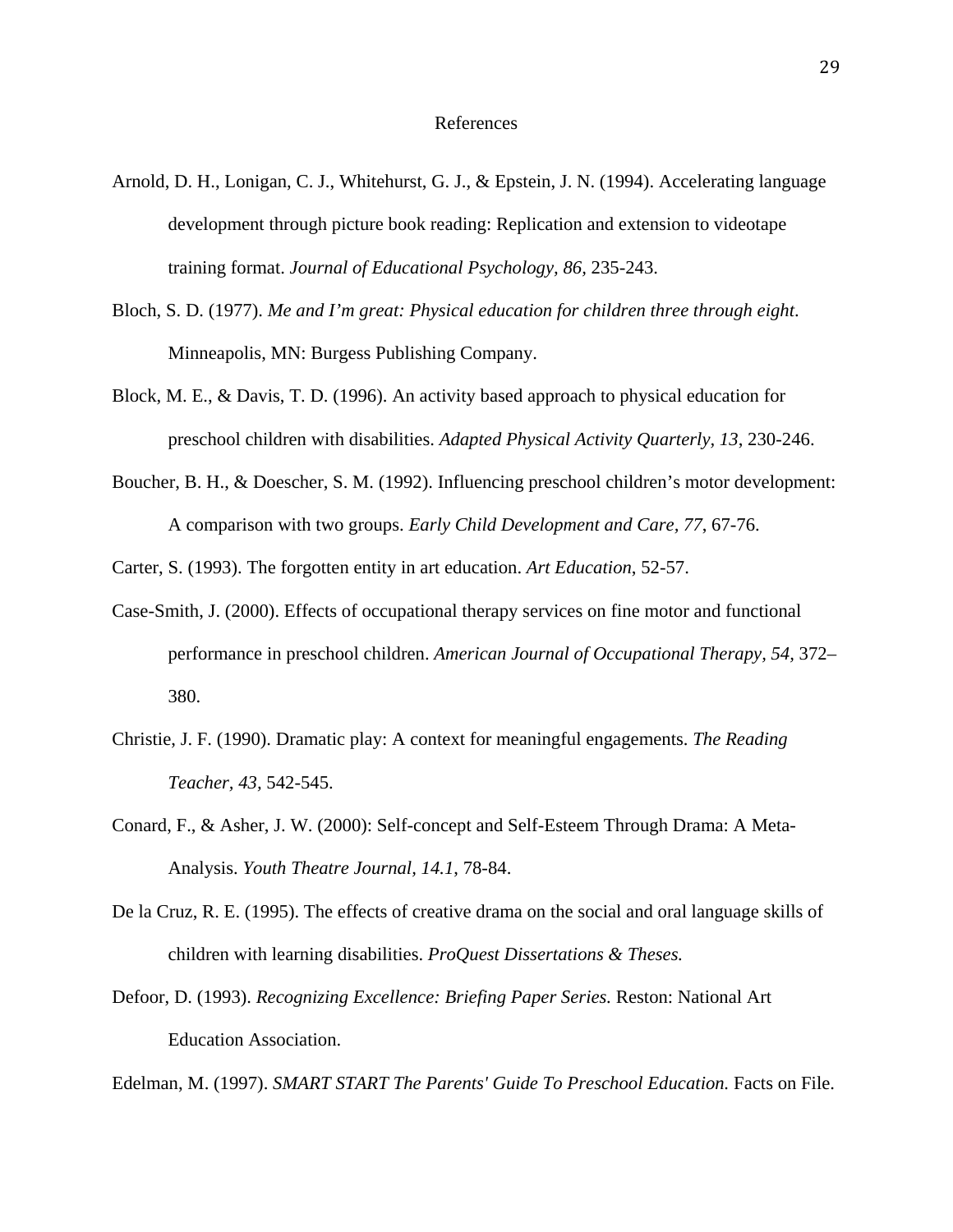Fields, M. V., & Hillstead, D. V. (1990). Whole language in the play store. *Childhood Education, 67.2*, 73-76.

Fleming, G. A. (1976). *Creative rhythmic movement.* Englewood Cliff, NJ: Prentice-Hall.

- Florez, I. R. (2011). Developing Young Children's Self-Regulation through Everyday Experiences. *Young Children,* 46-51.
- Furman, L. (2000). In Support of Drama in Early Childhood Education, Again. *Arts and Young Children, 27.3*, 173-178.
- Gabbard, C., Rodrigues, L. (2008). Optimizing Early Brain and Motor Development Through Movement. Earlychildhood NEWS-Article Reading Center. Retreived February 24, 2012, from

http://www.earlychildhoodnews.com/earlychildhood/article\_view.aspx?ArticleID=360

Gale Research. (1998). Gross motor skills. In *Gale encyclopedia of childhood and adolescence*. Retrieved February 24, 2012, from

http://www.findarticles.com/g2602/0002/2602000281/p1/article.jhtml2012.

- Galinsky, E. (2010). *Mind in the Making: The Seven Essential Life Skills Every Child Needs.*  NAEYC special ed. New York: HarperCollins.
- Gardiner, M. F., Fox, F., Knowles, F., & Jeffrey, D. (1996). Learning improved by arts training. *Nature*, *381*, 284.
- Gilbert, A. G. (1992). *Creative dance for all ages: A conceptual approach*. Reston, VA: American Alliance for Health, Physical Education, Recreation, and Dance.
- Grauer, K. (1984). Art and writing: enhancing expression in images and words. *Art Education, 37*, 32-34.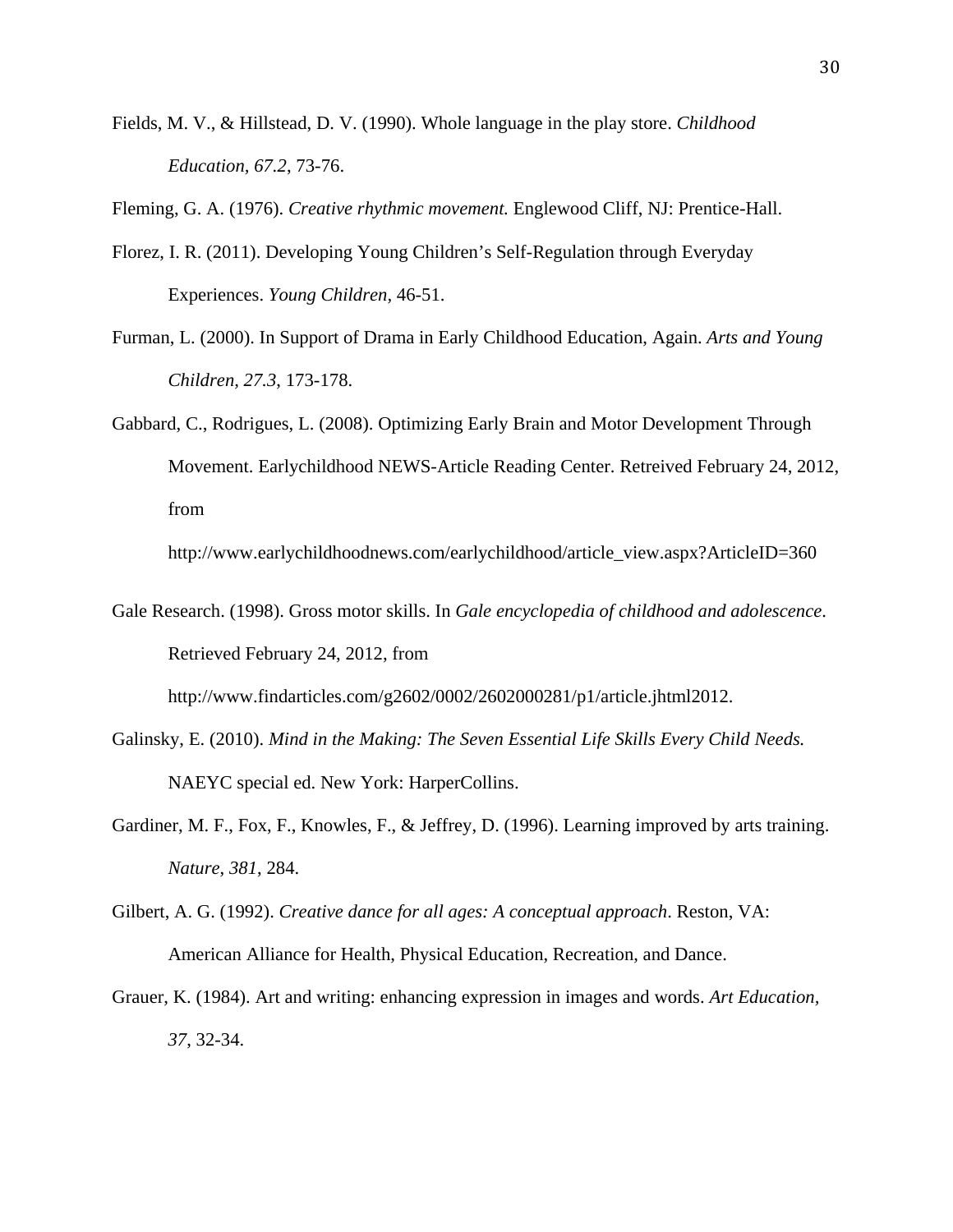- Gromko, J. E., & Poorman, A. S. (1998). The Effect of Music Training on Preschoolers' Spatial-Temporal Task Performance. *Journal of Research in Music Education, 46.2*, 173-181.
- Hanna, J. L. (1988). *Dance and stress. Resistance, reduction, and euphoria*. New York: AMS Press Inc.
- Hart, B., Risley, T. (2009). *Preschool Curriculum: What's In It for Children.* The Albert Shanker Institute.
- Henderson, L. C., & Shanker, J. L. (1978). The use of interpretive dramatics versus basal reader workbooks for developing comprehension skills. *Reading World, 17,* 239-243.
- High Reach Learning. (2007).Training Module: Large Motor and Development for Infants and Toddlers. Retrieved February 24, 2012, from https://docs.google.com*.*
- Ignico, A. A. (1991). Effects of a Competency-Based Instruction on Kindergarten Children's Gross Motor Development. *Physical Educator, 48.4,* 188-191.
- Jay, D. (1991). Effect of a dance program on the creativity of preschool handicapped children. *Adapted Physical Activity Quarterly*, *8*, 305–316.
- Johnson, M. (2008). Developing Verbal and Visual Literacy through Experiences in the Visual Arts. *Young Children*, *63.1*, 74-79.

Joseph, G. E., & Strain, P. S. (2010). Helping Young Children Control Anger and Handle Disappointment. *The Center on the Social and Emotional Foundations for Early Learning,* 1-5.

- Joyce, M. (1994). *First steps in teaching creative dance to children*. Mountain View, CA: Mayfield Publishing Company.
- Kardash, C. A. M., & Wright, L. (1986). Does creative drama benefit elementary school students? A meta-analysis. *Youth Theatre Journal, 1.3*, 11-18.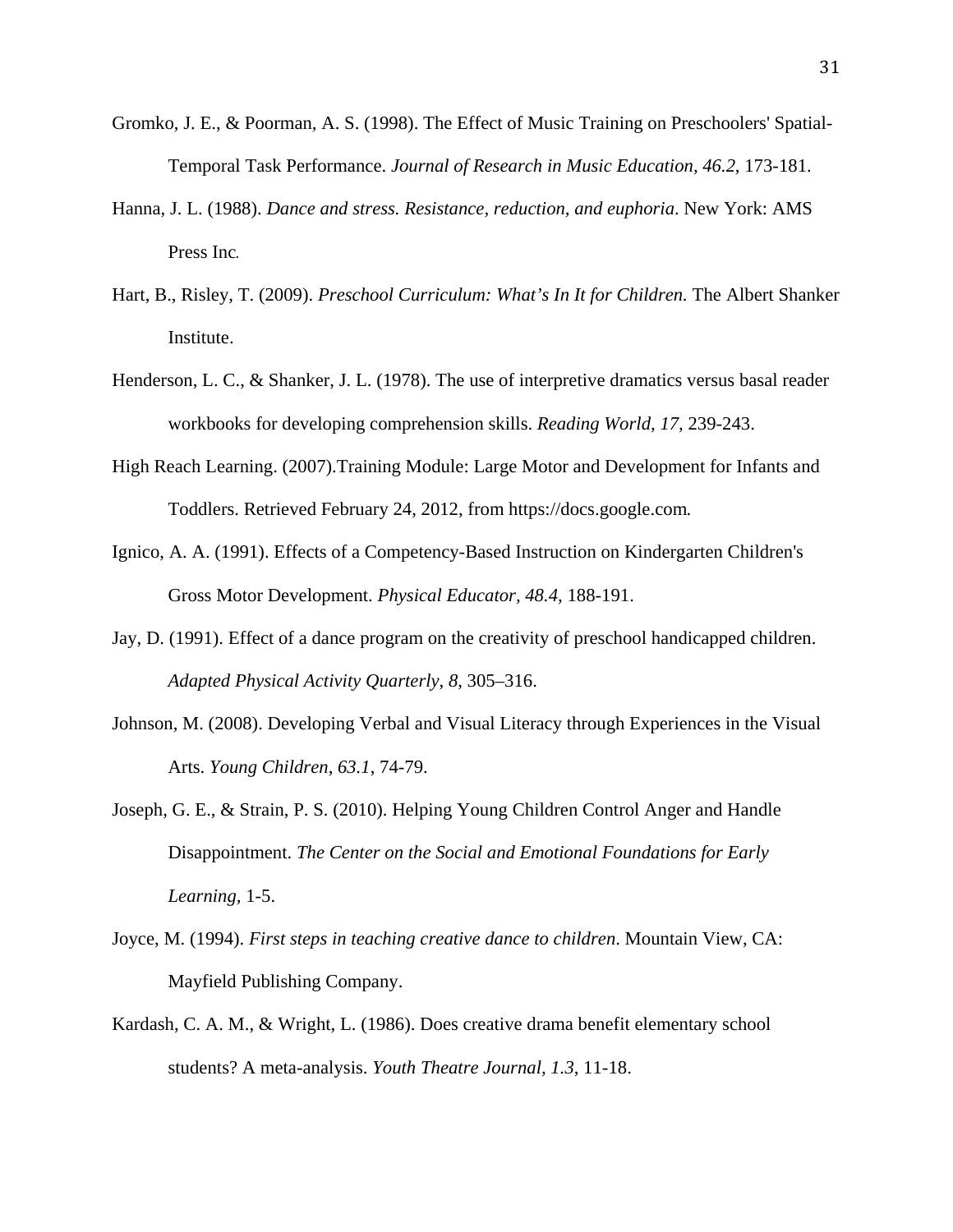- Karff, J. (1969). Dance in the urban school. *Journal of Health, Physical Education and Recreation*, *50*, 43.
- Kempen, T. L. (2009) Literacy-Enriched Dramatic Play in Kindergarten. Web. 29 Feb. 2012. <*learningandteaching.org/Research/Papers/2010/Kempen\_Tara.pdf>.*
- Landy, R. J., & Borisoff, D. J. (1987). Reach for Speech: Communication Skills through Sociodrama. *The English Journal*, 76.5, 68-71.
- Leong, D. J., Bodrova, E. (2011). "Staff Workshop Teacher Handout: Self-Regulation in the Early Childhood Classroom." *Scholastic.com*. 2011. Web. 2 Mar. 2012. <http://www.scholastic.com/teachers/article/staff-workshop-teacher-handout-selfregulation-early-childhood-classroom>.
- Lobo, Y. B., & Winsler, A. (2006). The Effects of a Creative Dance and Movement Program on the Social Competence of Head Start Preschoolers. *Social Development, 15.3*, 501-519.
- Mahoney, Ann. "Fine Motor Skills Developmental Milestones: Early Childhood Activities." *Education.com*. Early Childhood Center, 2012. Web. 24 Feb. 2012. <http://www.education.com/reference/article/Ref\_Ready\_Fine\_Motor/>.
- Marr, D., Cermak, S., Cohn, E. S., & Henderson, A. (2003). Fine motor activities in Head Start and kindergarten classrooms. *American Journal of Occupational Therapy, 57,* 550–557.
- McHale, K., & Cermak, S. (1992). Fine motor activities in elementary school: Preliminary findings and provisional implications for children with fine motor problems. *American Journal of Occupational Therapy, 46,* 898–903.

McIntire, J. M. (2007). Developing Literacy through Music. *Teaching Music*, *15.1*, 44-48.

McKean, B., & Sudol, P. (2002) Drama and Language Arts: Will Drama Improve Student Writing? *Youth Theatre Journal, 16.1*, 28-37.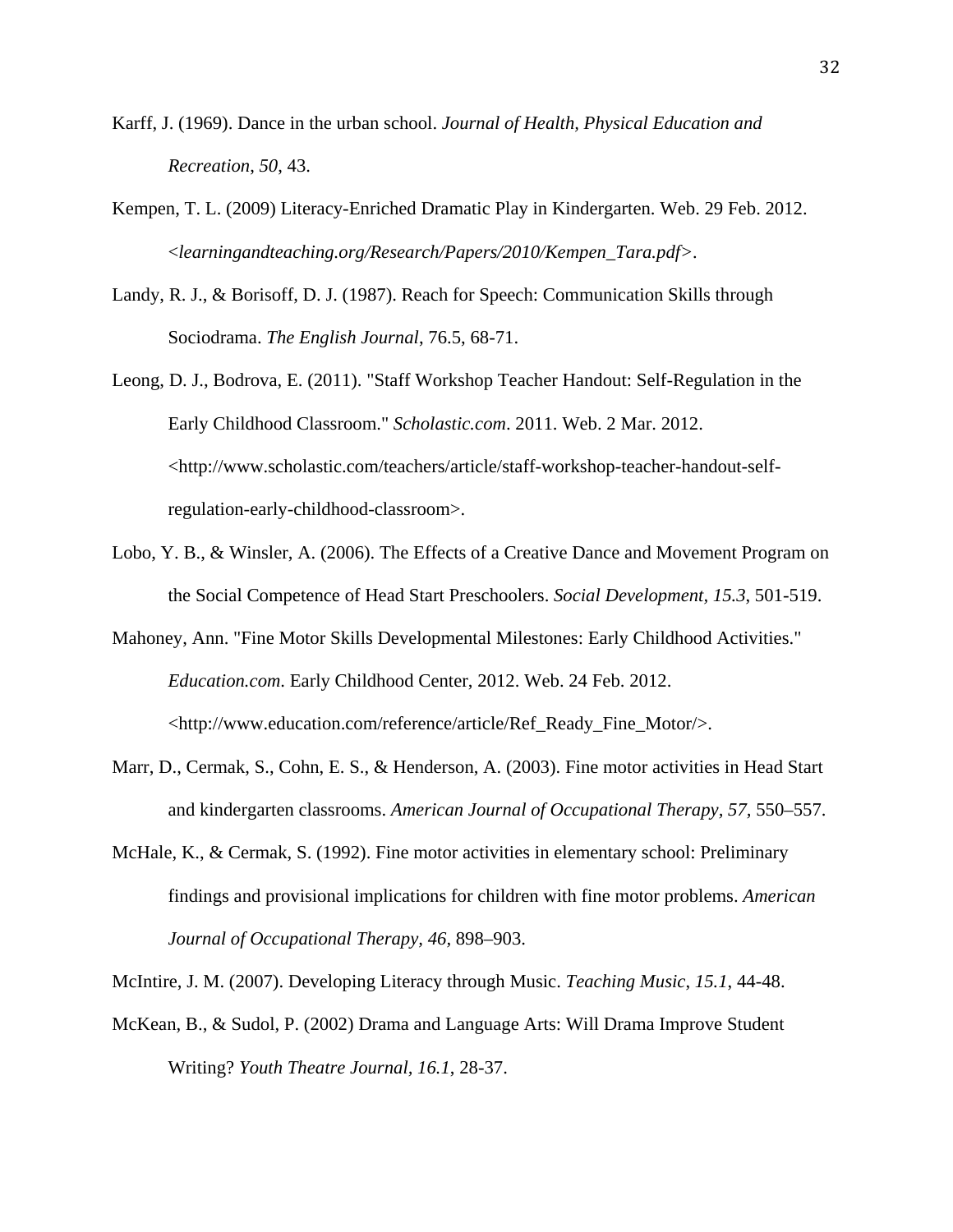- Mills, J. C. (1972). The Effect of Art Instruction Upon a Reading Development Test: An Experimental Study. *ProQuest Dissertations and Theses*.
- Moyeda, I. X. G., Gómez, I. C., & Flores, M. T. P. (2006). Implementing a Musical Program to Promote Preschool Children's Vocabulary Development. *ECRP, 8.1*, 1-12.
- Murillo, F. (2007). Critical Teaching: Drama as an approach to communicative learning and development. *Teaching Research Project Report.*
- Neville, H., Andersson, A., Bagdade, O., Bell, T., Currin, T., Fanning, J., et al. (2008). Effects of music training on brain and cognitive development in under-privileged 3- to 5-year-old children: Preliminary results. *Learning, Arts and the Brain: The Dana Consortium Report on Arts and Cognition*, *1*, 105–116.
- Oden, S., Asher, S. R. (1977). Coaching Children in Social Skills for Friendship Making. *Child Development, 48.2*, 495-506
- Parham, L. D., & Primeau, L. (1997). Play and occupational therapy. In L. D. Parham & L. Fazio (Eds.), *Play in occupational therapy for children,* 2–22. St. Louis, MO: Mosby Year Book.
- Pellegrini, A. D., Dupuis, D., & Smith, P.K. (2007). Play in evolution and development. *Developmental Review, 27*, 261-276.
- Pellegrini, A. D. (1980). The relationship between kindergartners' play and achievement in prereading, language, and writing. *Psychology in the Schools, 17,* 530-535.
- Phillips, R. D., Gorton, R. L., Pinciotti, P., & Sachdev, A. (2010). Promising Findings on Preschoolers' Emergent Literacy and School Readiness In Arts-integrated Early Childhood Settings. *Early Childhood Education Journal, 38*, 111-122.

Pierce, D. (1997). The power of object play for infants and toddlers at risk for developmental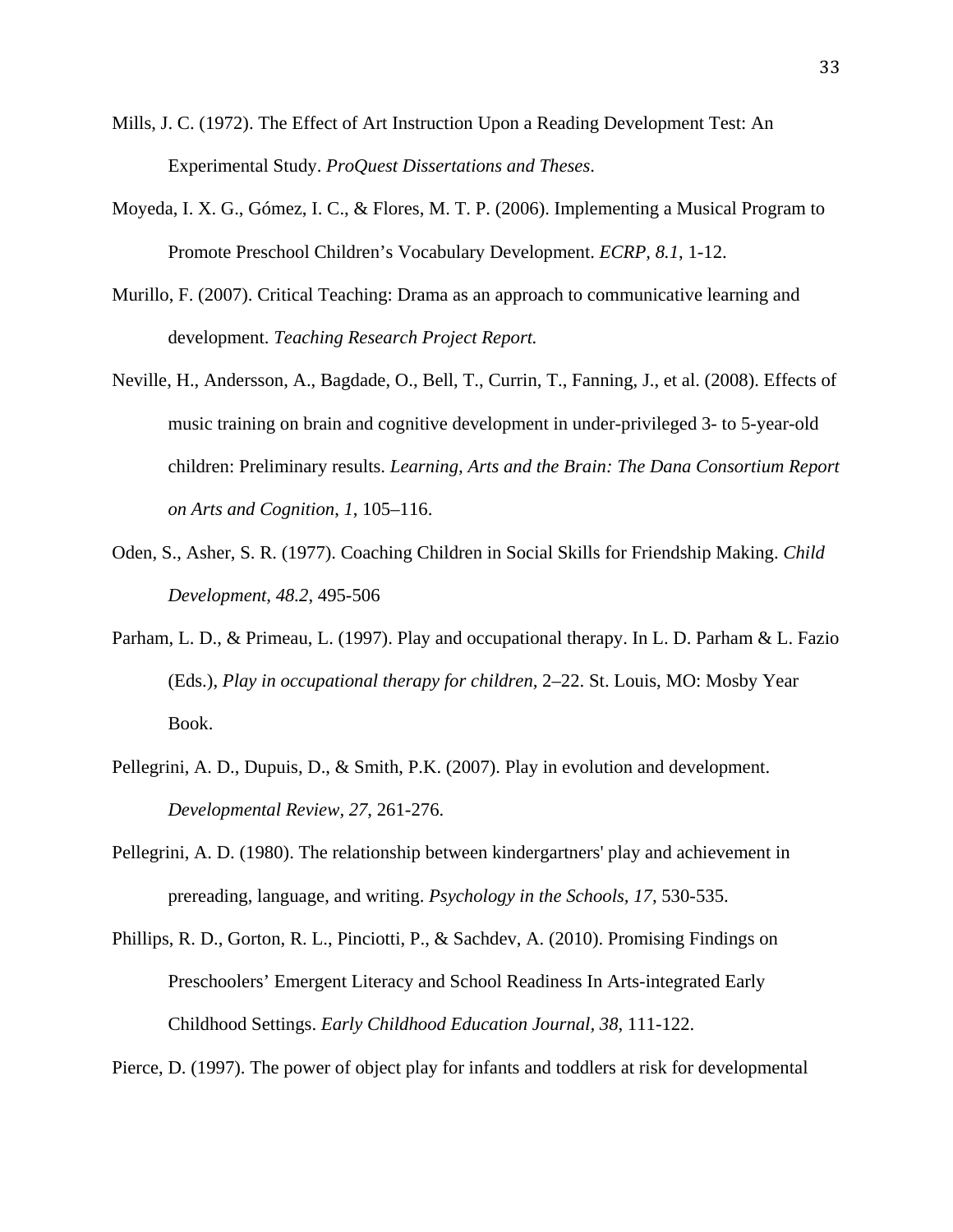delays. In D. Parham & L. Fazio (Eds.), *Play in occupational therapy for children,* 86– 111. St. Louis, MO: Mosby Year Book

- Pinciotti, P. (1993). Creative Drama and Young Children: The Dramatic Learning Connection. *Arts Education Policy Review, 94.6*, 24-28.
- Podlozny, A. (2001). Strengthening Verbal Skills Through the Use of Classroom Drama: A Clear Link. A Summary of a Meta-Analytic Study. *Beyond the Soundbite : Arts Education and Academic Outcomes,* 99-107.
- Poole, C., Miller, S. A., Church, E. B. (2005). How Children Develop Motor Skills. *Early Childhood Today, 19.7*, 22-25.
- Rauscher, F. H., Shaw, G. L., Levine, L. J., Wright, E. L. Dennis, W. R., & Newcomb, R. (1997). Music training causes long-term enhancement of preschool children's spatialtemporal reasoning. *Neurological Research*, *19*, 2–8.

Reilly, M. (1974). *Play as exploratory learning.* Beverly Hills, CA: Sage.

- Salmon, A. (2010). Using music to promote children's thinking and enhance their literacy development. *Early Child Development and Care*, *180.7*, 937–945.
- Samuels, S. (2002). A Dramatic Approach to Enhancing Reading Comprehension Skills in the Elementary Classroom. *ProQuest Dissertations and Theses*.
- Schlaug, G., Norton, A., Overy, K., & Winner, E. (2005). Effects of Music Training on the Child's Brain and Cognitive Development. *New York Academy of Sciences, 1060*, 219- 230.
- Shore, R. A. (2010). Music and Cognitive Development: From Notes to Neural Networks. *NHSA Dialog: A Research-to-Practice Journal for the Early Childhood Field, 13.1*, 53-65.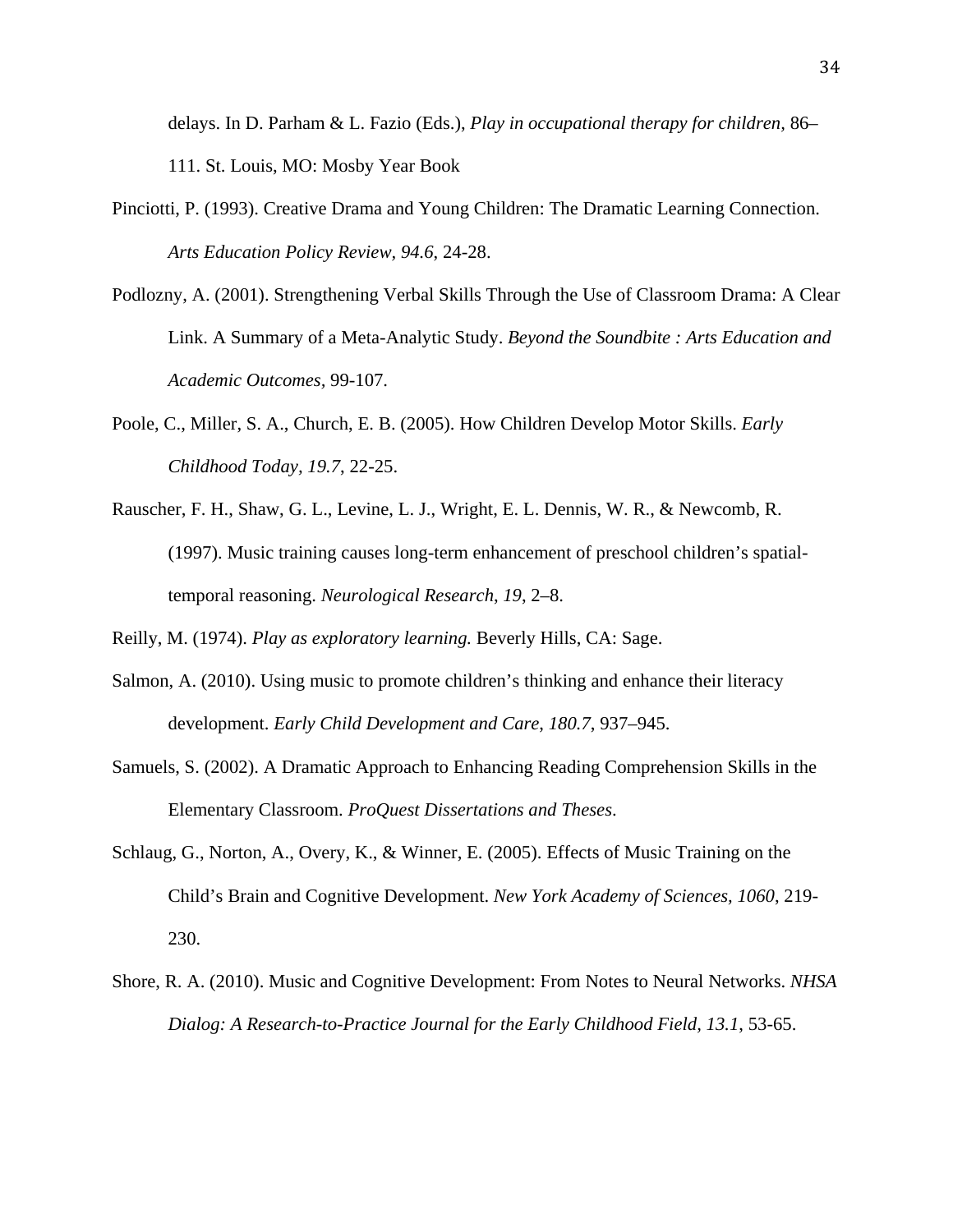- Smith, L. L. (1999). Effects of Discipline-Based Art Education and Interdisciplinary Art Education on Artistic Development and Production, Higher Level Thinking, and Attitudes Toward Science and Social Studies. *ProQuest Dissertations and Theses.*
- Spinka, M., Newberry, R.C., & Bekoff, M. (2001). Mammalian play: Training for the unexpected. *Quarterly Review of Biology, 76,* 141-168.
- Stinson, S. (1998). *Dance for young children: Finding the magic in movement*. Reston, VA: The American Alliance for Health, Physical Education, Recreation, and Dance.
- Thomas, K. T., & Thomas, J. R. (2008). Principles of Motor Development for Elementary School Physical Education. *The Elementary School Journal, 108.3*, 181-195.
- Wagner, B. J. (1988). Does classroom drama affect the arts of language. *Language Arts, 65*, 46- 55.
- Wang, J. H. (2004). A Study on Gross Motor Skills of Preschool Children. *Journal of Research in Childhood Education, 19.1*, 32-43.
- Wasik, B. A., & Bond, M. A. (2001). Beyond the Pages of a Book: Interactive Book Reading and Language Development in Preschool Classrooms. *Journal of Educational Psychology, 93.2,* 243-250.
- Wasik, B. A., Bond, M. A., & Hindman, A. (2006). The Effects of a Language and Literacy Intervention on Head Start Children and Teachers. *Journal of Educational Psychology, 98.1,* 63–74.
- Webster-Stratton, C. (1995). Helping Children Learn to Regulate Their Emotions. *Parenting Insights, 11*.
- Weikart, D. P. (1998). Changing early childhood development through educational intervention. *Preventive Medicine: An International Journal Devoted to Practice & Theory, 27.2, 233-*